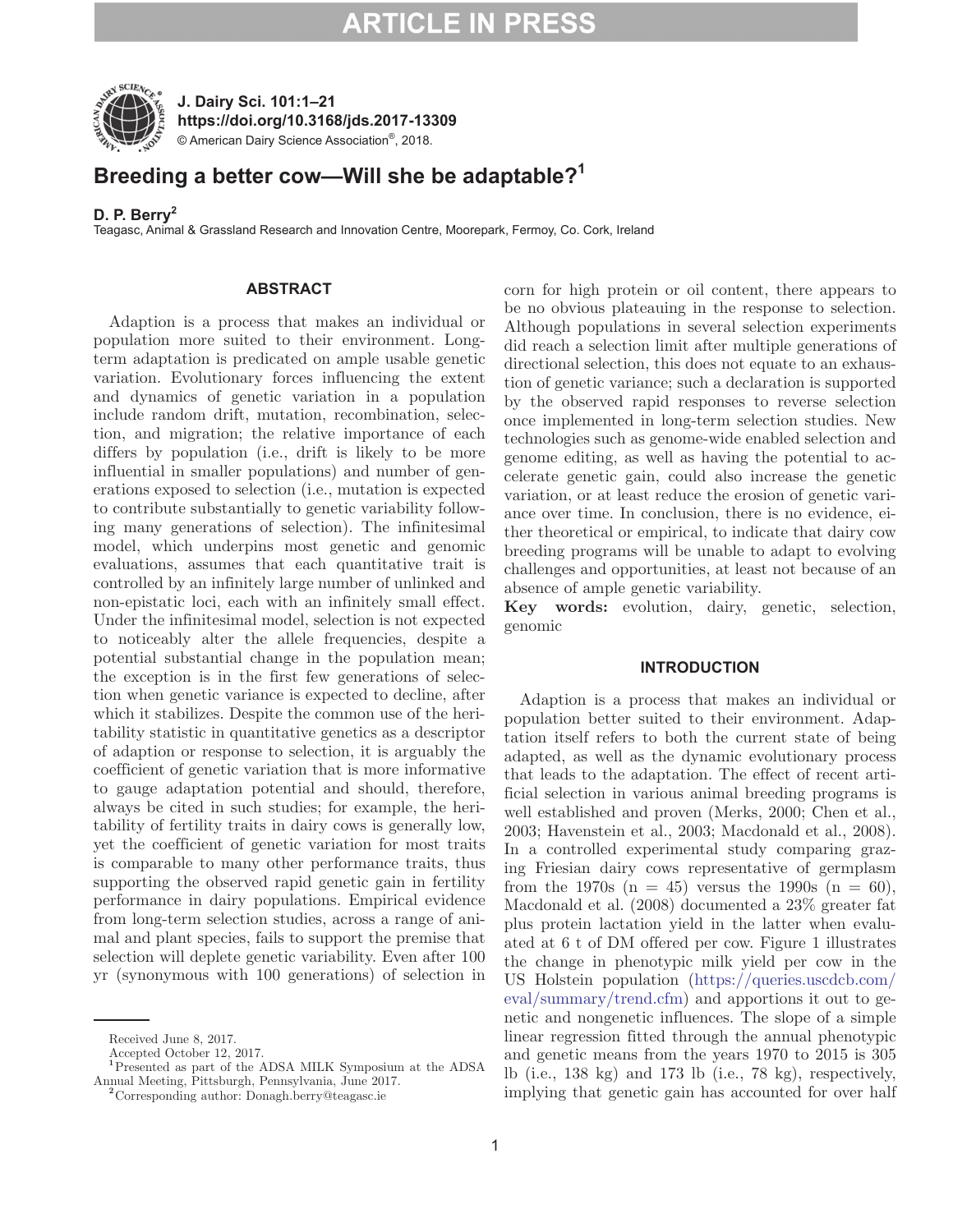#### 2 BERRY

the gains in phenotypic milk yield; the  $R^2$  of the regression on genetic merit for milk yield was 0.998, implying very little deviation from linearity. It should be noted, nonetheless, that the observed annual gain in nongenetic performance (Figure 1), is in part attributable to genetic improvement, and vice versa. For example, the highly energy-dense diets fed to the modern dairy cows would elicit little milk output advantage if the cow was not bred to exploit such a diet. Therefore, in dairy cow production systems, genetic merit and environment are actually co-evolving. In fact, the environment can have quite a considerable effect on the population dynamics of genetic variance. Certain environmental conditions can favor particular genotypes, thus affecting the genetic variability within the population; this is especially true for relatively rapid and acute changes in the environmental conditions where adaptation of the entire population through genetic change is simply not fast enough. Similarly, a relatively stable environment such as confinement production systems (or indeed vaccination and reproduction synchronization) can, in some instances, reduce selection pressures on a population.

A question that is often raised, however, is if the heretofore observed year-on-year rate of improvement in performance from (dairy cow) breeding programs is sustainable, or if there is a risk of exhausting the genetic variability and thus adaptation capacity. On closer examination of the first derivative of the US Holstein milk yield genetic (and nongenetic) trends in Figure 1, there is a noticeable erosion in the rate at which the annual genetic gain is increasing from the mid-1970s; the first derivative of the annual genetic gain is still positive though, implying that genetic gain in milk production is at least still occurring. Historical genetic trends are a function of the available exploitable genetic variance (and covariances with other traits such as survival) as well as the relative selection pressure on the trait(s). Although one may initially consider a deceleration in genetic gain to be synonymous with an exhaustion of genetic variability, this may not necessarily be true. Exhaustion of genetic variability, in the absence of evolutionary forces that introduce new variability (discussed later), will indeed reduce the rate of genetic gain; in contrast, however, an observed reduction in genetic gain does not necessarily imply an exhaustion of genetic variability (discussed in detail later), and therefore even if the rate of genetic gain diminishes, it does not equate to an inability of a population to adapt, either phenotypically or genetically.

This review will focus on the theory and evolutionary forces underpinning genetic variability and the ability of an animal to adapt, as well as providing empirical evidence of long-term sustainable genetic gain in a range of different animal and plant species. The review concludes with speculation on the possible contributions of developments in key technologies to building a more adaptable cow for the future, as well as strategies that can be exercised to mitigate the risk of breeding a cow that cannot readily adapt to ensuing challenges and opportunities.

#### **IMPORTANCE OF ADAPTATION, AND EVIDENCE OF SUCH IN DAIRY COWS**

Agricultural practices in the past century have changed dramatically, and dairy production is no exception (VandeHaar and St-Pierre, 2006). The dairy cow has had to adapt to such changes, the greatest of which in most countries has probably been a change from low-input pasture-based production systems to higher input, highly energy-dense diets fed in confinement. The consequence of aggressive single-trait selection for increased milk production in (predominantly Holstein) dairy cows was a very noticeable deterioration in cow reproductive performance (Berry et al., 2014), the rationale for which has been extensively discussed elsewhere (Berry et al., 2016). The ensuing erosion in farm profit necessitated the adaption or evolution of the Holstein to become more fertile. Figure 2 illustrates the phenotypic change in daughter pregnancy rate in US dairy cows from 1957 to 2015 [\(https://queries](https://queries.uscdcb.com/eval/summary/trend.cfm?R_Menu=HO.d#StartBody) [.uscdcb.com/eval/summary/trend.cfm?R\\_Menu=HO](https://queries.uscdcb.com/eval/summary/trend.cfm?R_Menu=HO.d#StartBody) [.d#StartBody](https://queries.uscdcb.com/eval/summary/trend.cfm?R_Menu=HO.d#StartBody)); genetic merit for reproductive performance declined until approximately the year 2010, after which it improved. Similar trends in reproductive performance in dairy cows have been observed in other international populations, signifying that, despite the low heritability for reproductive performance in dairy cows, (rapid) gains in reproductive performance were achieved (Berry et al., 2014).

Climate change will affect dairy cattle production directly (i.e., heat stress, exotic vector-borne diseases) as well as indirectly (e.g., water and feed quality as well as quality). Furthermore, not only are ruminant production systems affected by climate change, but these production systems themselves are cited as contributing substantially to such climate change (Opio et al., 2013). The consequences and challenges of climate change for dairy cow production have been documented elsewhere (Gauly et al., 2013) and the necessity for ruminant production systems to adapt, in the pursuit of reducing environmental footprint, has also been extensively discussed (Monteny et al., 2006; Weiske et al., 2006). The greater competition for water, energy, and land supply (owing to urbanization and population growth) will require a further adaptive capacity in dairy cows.

Nongenetic interventions or strategies (e.g., nutrition, vaccination) can undoubtedly help circumvent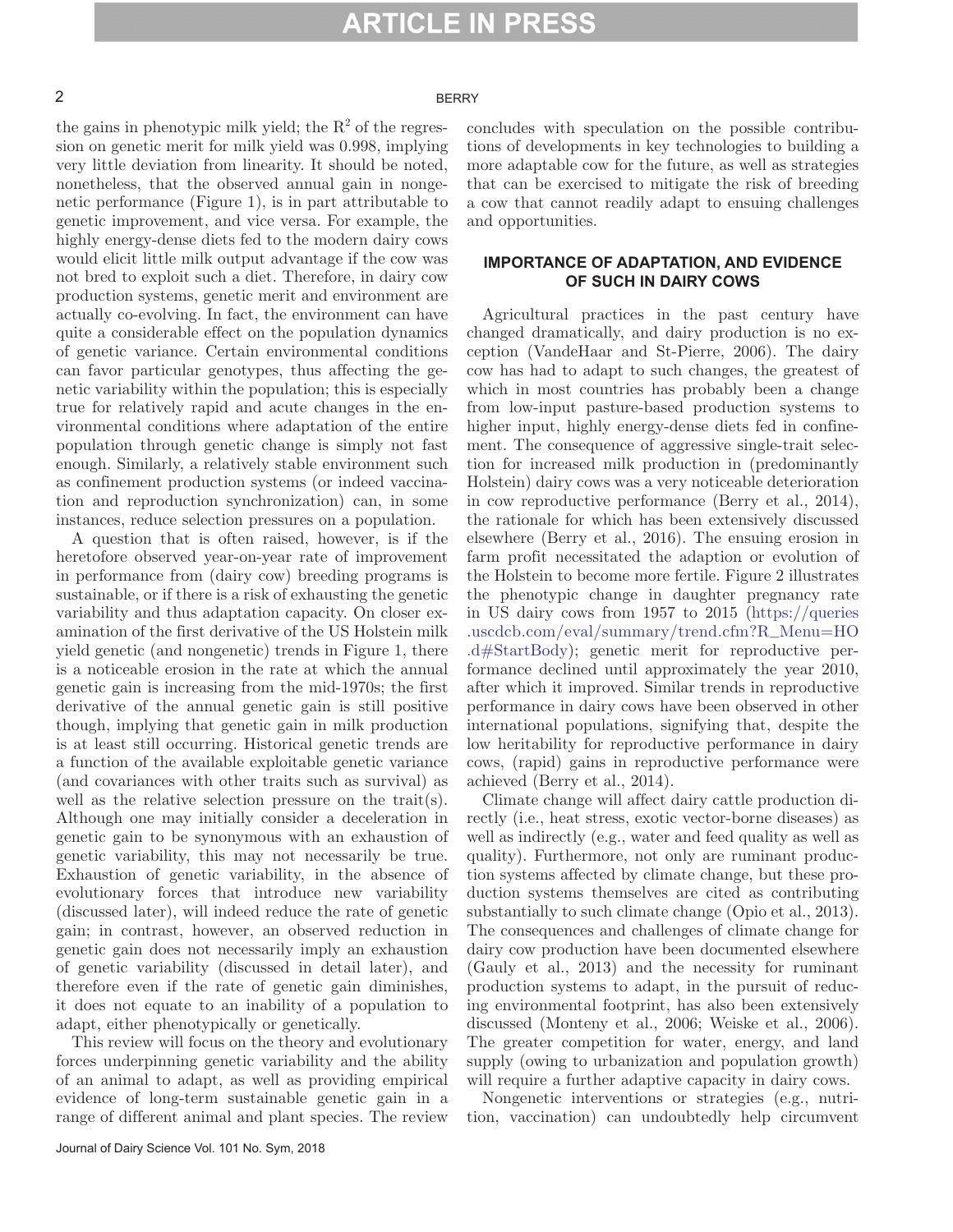#### ADSA MILK SYMPOSIUM: THE DAIRY COW IN 50 YEARS **3** 3



**Figure 1**. (a) Annual phenotypic (squares), genetic (triangles), and environmental (diamonds; i.e., phenotypic trends minus genetic trends) for milk production in US Holsteins; (b) first derivative trends of the annual genetic (triangles) and environmental (diamond) trends ([https://](https://queries.uscdcb.com/eval/summary/trend.cfm) [queries.uscdcb.com/eval/summary/trend.cfm](https://queries.uscdcb.com/eval/summary/trend.cfm)). One pound (lb) is equal to 0.4536 kg.

many of the anticipated challenges, or to seize emerging opportunities, especially those of rapid onset. Such strategies may not always be (economically) feasible and, in their own right, could actually generate consequences themselves; 2 examples include (1) the effect of excessive antibiotic usage in animals on respective residues in animal-derived foods and associated antimi-

crobial resistance, and (2) increasing the energy density of the cow diet through the use of supplementation that could have been used to feed the human population. Recurrent genetic selection over generations, however, has the benefit of accumulated genetic gain with the parents of each generation benefiting from the gain of previous generations.

Journal of Dairy Science Vol. 101 No. Sym, 2018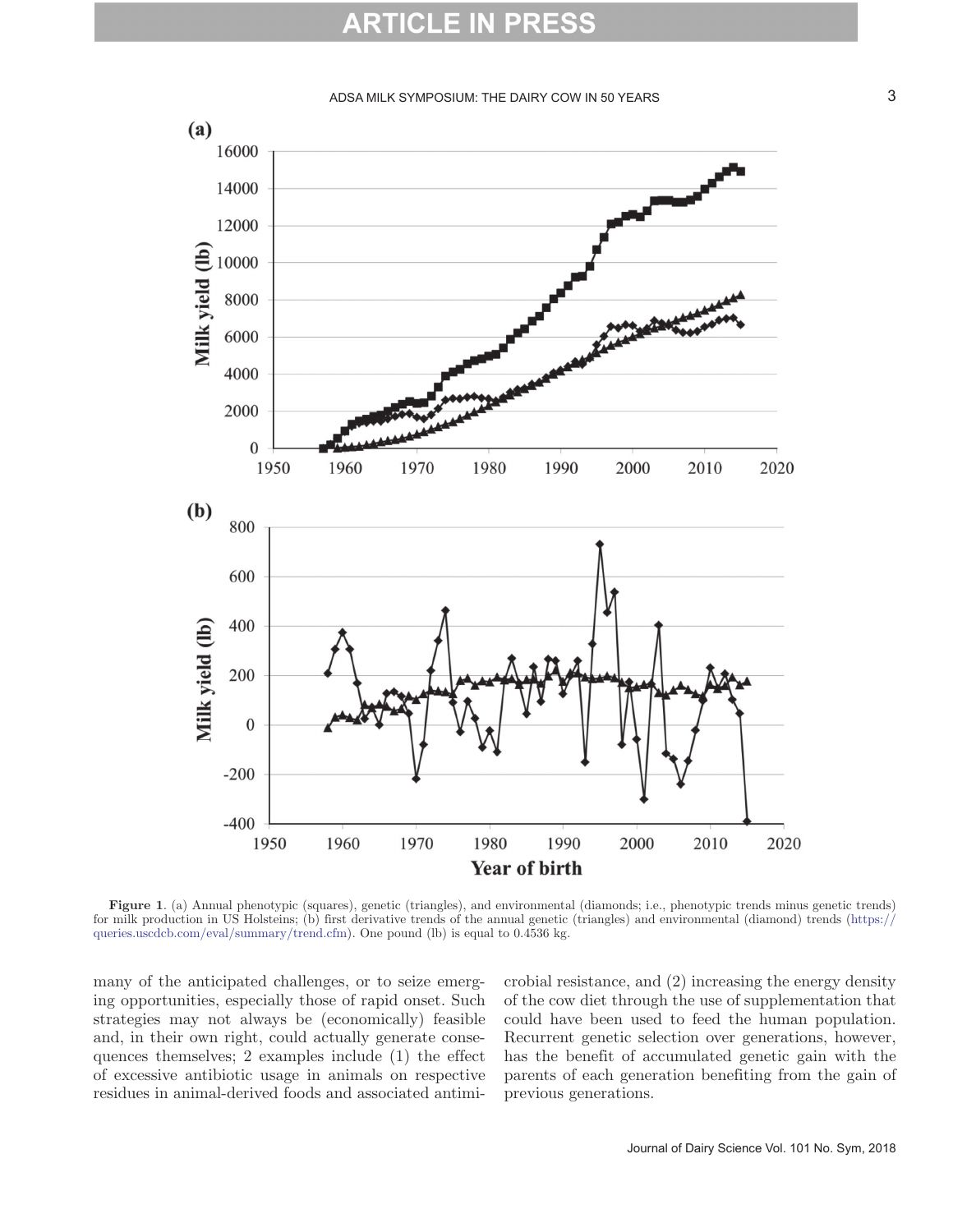### ARTICI I



**Figure 2**. Annual phenotypic (squares), genetic (triangles), and environmental (diamonds; i.e., phenotypic trends minus genetic trends) for daughter pregnancy rate in US Holsteins [\(https://queries.uscdcb.com/eval/summary/trend.cfm?R\\_Menu=HO.d#StartBody](https://queries.uscdcb.com/eval/summary/trend.cfm?R_Menu=HO.d#StartBody)).

#### **THE INFINITESIMAL MODEL**

The infinitesimal model (Fisher, 1918) constitutes the cornerstone of almost all modern-day genetic (and most genomic) evaluations for most performance traits. The infinitesimal model assumes that a trait is controlled by an infinitely large number of unlinked and nonepistatic loci, each with an infinitely small effect. Based on the assumptions of the infinitesimal model, allele frequencies do not noticeably change with selection, despite large possible changes in the population mean. This can occur because the small allele frequency changes are occurring across an infinitely large number of loci. Based on the infinitesimal model, in a random mating population with no selection, no covariance is expected to exist among genotypes at different loci and thus the total genetic variance is simply the sum of the variance components at each locus. This principle of a change in mean with no change in allele frequency under the infinitesimal model can then be easily illustrated (Lynch and Walsh, 1998), where we assume there are n loci with genotypes AA, AB, and BB, the allele substitution effect is a, and the frequency of the A allele is p. The effect at the locus is 2ap, and thus the mean of the population across all n loci is n2ap with a populationlevel genetic variance of  $n2p(1-p)a^2$  (Falconer and Mackay, 1996) assuming loci are in what is termed linkage equilibrium; linkage equilibrium is the nonrandom

association of alleles at different genomic locations (i.e., loci). For the genetic variance to remain constant as the number of loci (i.e., n) increase, the allele substitution effect per locus (i.e., a) must therefore be  $n^{-1/2}$ . Based on this, the change in population mean following 1 generation of selection  $(\Delta \mu)$  may be calculated as

$$
\Delta \mu = n2a\Delta p,
$$

where  $\Delta p$  is the change in allele frequency following selection at each of the n loci with an allele substitution effect of a, or in other words:

$$
\Delta p = \frac{\Delta \mu}{n2a},
$$

where  $\Delta \mu$  is the change in the mean of the population following 1 generation of selection based on n loci each with an allele substitution effect of a. Because the allele substitution effect for n loci is  $n^{-1/2}$ ,  $\Delta p$  approaches zero as the number of loci approach infinity (i.e., the infinitesimal model). Therefore, quite clearly, under the assumption of Fisher's infinitesimal model, a change in population mean can occur without an appreciable change in allele frequency. Using a very simple numerical example considering 10,000 loci (which is far from infinity) with an allele substitution effect of each 0.01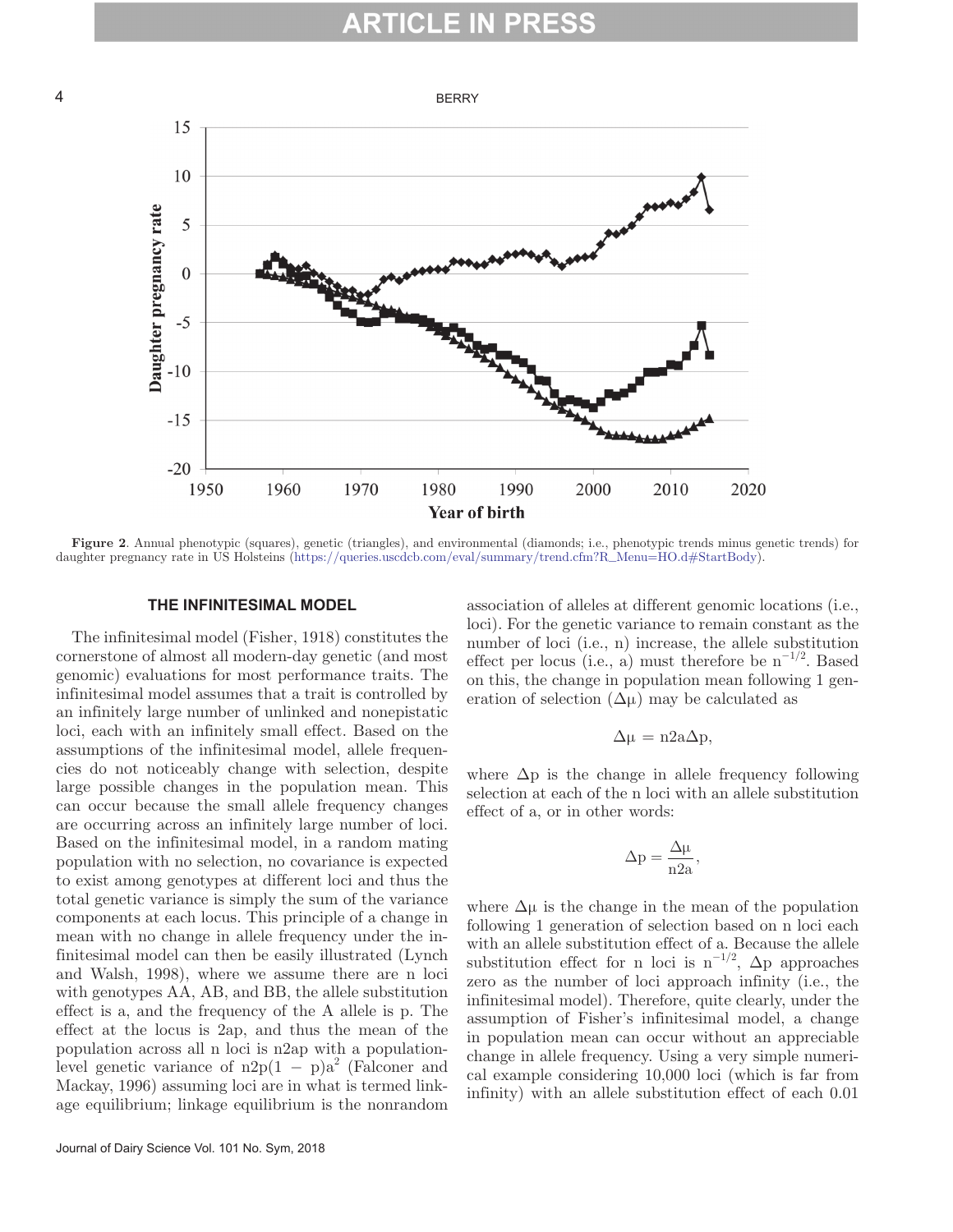standard deviation units, a change in allele frequency across all loci of just 1 percentage unit (i.e., 0.50 to 0.51) will equate to a large change in the mean of 2 standard deviation units; a 5 percentage unit change in the allele frequency at all loci will equate to a change in the population mean of 10 standard deviations!

Lynch and Walsh (1998) deterministically quantified the effect of selection, under the assumptions of the infinitesimal model, on genic variance (i.e., additive genetic variance in the absence of linkage disequilibrium). Assuming the allele frequency after 1 generation of selection (p') is  $p + \Delta p$ , then the change in genic variance  $(\Delta \sigma_a^2)$  can be defined as

$$
\Delta \sigma_a^2 = n2a^2p'(1-p') - n2a^2p(1-p),
$$

where  $\Delta \sigma_a^2$  is the change in genic variance, p is the allele frequency in the original population, p′ is the allele frequency after 1 generation of selection, n is the number of loci, and a is the allele substitution effect. This equation approximates to  $a(1 - 2p)\Delta\mu$ ; because the allele substitution effect (i.e., a) is  $n^{-1/2}$ , then the change in genic variance due to changes in allele frequency is approximately the reciprocal of the square root of the number of loci. This therefore implies that, under the assumptions of the infinitesimal model, a large change in the mean of the population can occur with selection but with negligible change in the genic variance. Using the simple example previously described with 10,000 loci and an allele substitution effect of 0.01 units, then a change in allele frequency of 0.01 (i.e., from 0.50 to 0.51) will equate to a reduction in genic variance of just 0.0002 units from the previous generation with an original variance of 0.5. Note, if the frequency of the favorable alleles is less than 0.5, say 0.3, selection assuming the same parameters will actually increase the genic variance by 0.0078; this is because the variance of a binomial (i.e., A or B allele) asymptotes at a frequency of 0.5.

Changes in additive genetic variance due to selection, however, can occur for reasons other than through changes in the allele frequency patterns across the genome. The genetic variance can also be altered by linkage disequilibrium between alleles at different loci (Bulmer, 1980) where negative inter-loci covariances can develop as a result of selection. Changes in the covariance between 2 loci are approximately  $n^{-2}$  (Bulmer, 1980; Turelli and Barton, 1990), and because, as previously stated, there are n loci, there are  $n^2$  possible 2-way interactions between loci; hence, the contribution of linkage disequilibrium to the genetic variance is  $n^2$ times  $n^{-2}$ , which does not go to zero as the number of loci (i.e., n) goes to infinity. The Bulmer effect (Bulmer,

1971) is the term commonly used to describe the reduction in response to selection where negative disequilibrium exists, thereby depleting the genetic variance. Under truncation selection (i.e., only the top proportion of animals from the normal distribution of candidates are selected as parents of the next generation) most of the disequilibrium is created by generation 5 after which it stabilizes (Walsh, 2004). The reduction in response to selection due to the Bulmer effect is greatest when the proportion of individuals selected as parents of the next generation gets smaller or for higher heritability traits (Walsh, 2010). Crucially, however, linkage disequilibrium can be broken down during meiotic recombination, thereby actually releasing again the genetic variance (discussed later).

#### **EVOLUTIONARY FORCES ACTING ON GENETIC VARIABILITY**

The extent of genetic variability in a population is a function of the evolutionary forces of random drift, migration (also called gene flow), mutation, recombination, and (natural) selection.

#### *Random Drift*

Random genetic drift occurs when the frequency of alleles at a locus change across generations, solely by chance alone, although the likelihood can increase with inbreeding which contributes to a smaller effective population size (Crow and Kimura, 1970). In the absence of other evolutionary forces, in non-overlapping generations, the mean number of generations before a neutral allele (i.e., an allele with no effect on fitness or survival) in linkage equilibrium is lost through genetic drift may be estimated as

$$
\overline{T_{\rm LOST}} = \frac{-4N_{\rm e}p}{1-p} \log_{\rm e}(p),
$$

where  $\overline{T_{\text{LOST}}}$  is the mean number of expected generations before the neutral allele is lost,  $N_e$  is the effective population size, and p is the frequency of the allele in the population. This simplifies to

$$
\overline{T_{\rm{LOST}}}=2\frac{N_{\rm{e}}}{N}\log_{\rm{e}}(2N)
$$

when a de novo mutation appears in a very large population of size N so that p is negligible. In contrast, the number of generations for a de novo mutation in a very large population (i.e., p is negligible) to become fixed  $(i.e., T<sub>FIX</sub>)$  is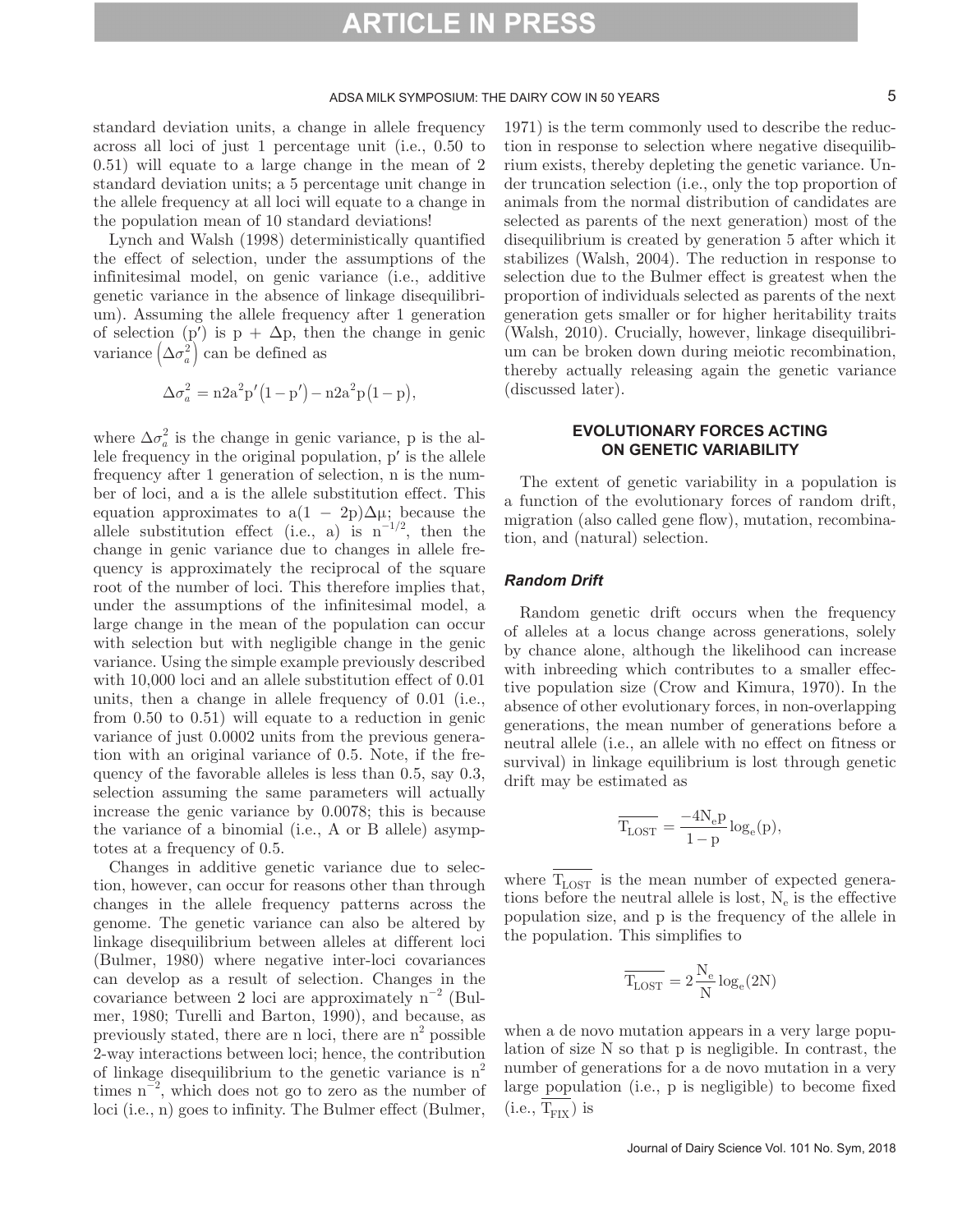#### $\overline{6}$  BERRY

$$
\overline{T_{\rm{FIX}}}=4N_{\rm{e}},
$$

where  $N_e$  is the effective population size. The effect of drift on genic variance at generation t [i.e.,  $\sigma_a^2(t)$ ], in the absence of dominance and epistasis, can be predicted as (Walsh, 2010)

$$
\sigma_a^2(t) = \sigma_a^2(0) \left(1 - \frac{1}{N_e}\right)^t,
$$

where  $\sigma_a^2(0)$  is the genic variance in the base population,  $N_e$  is the effective population size, and t is the number of generations. The effect of drift can be illustrated by a very simple example of a single biallelic locus in a population of *n* individuals where the frequency of the A allele is p; therefore, the frequency of the a (i.e., alternative) allele is  $(1 - p)$ . Assuming generations do not overlap, and that each allele in the next generation is randomly sampled from the previous generation, the probability of exactly k copies of the A allele appearing in the next generation of N individuals can be calculated using the binomial coefficient



 $\binom{2N}{k} p^k q$  $(2N)_{n^k a^{2N-k}}$ l  $\overline{\phantom{a}}$  $\overline{\phantom{a}}$ J  $\left|p^k q^{2N-k}\right.$  Assuming the population size is 10 (i.e.,  $n = 10$ , which therefore contains 2N times alleles), p (and therefore q which is  $1 - p$ ) is 0.5, and k is 10 (i.e., the same as the previous generation), then the probability of this occurring is just 17.6%; hence, the probability of not having a 0.5:0.5 frequency is  $82.4\%$  (i.e.,  $100-17.6\%$ ). If the actual frequency of the A allele was 0.6, then the expected frequency of the next generation reflects this; the probability of randomly drawing an A allele has increased from 0.5 to 0.6. Therefore, the effect of the (random) change in allele frequency in 1 generation has ramifications for the subsequent generations.

(Effective) population size is one of the factors of greatest influence on random genetic drift and the effect of drift on allele frequency per generation in a population of 10, 100, or 1,000 individuals is illustrated in Figure 3 based on just a single replicate of a simulation. The frequency of the A allele per generation is more erratic with the smaller population sizes, especially the population with 10 individuals. Moreover, the A allele reaches fixation in the population of 10 animals at generation 13, whereas fixation did not occur within 30 generations for either of the 2 other larger populations. Of course, despite fixation, the a allele can reappear if introduced through one of the other evolutionary forces (e.g., mutation, migration) as well as through human intervention (e.g., genome editing).

**Figure 3.** Frequency of an allele by generation, where the base allele frequency (i.e., generation 0) is 0.5, based on one replicate of a simulation of random genetic drift where the population size is 10 (triangle), 100 (diamond), and 1,000 (square).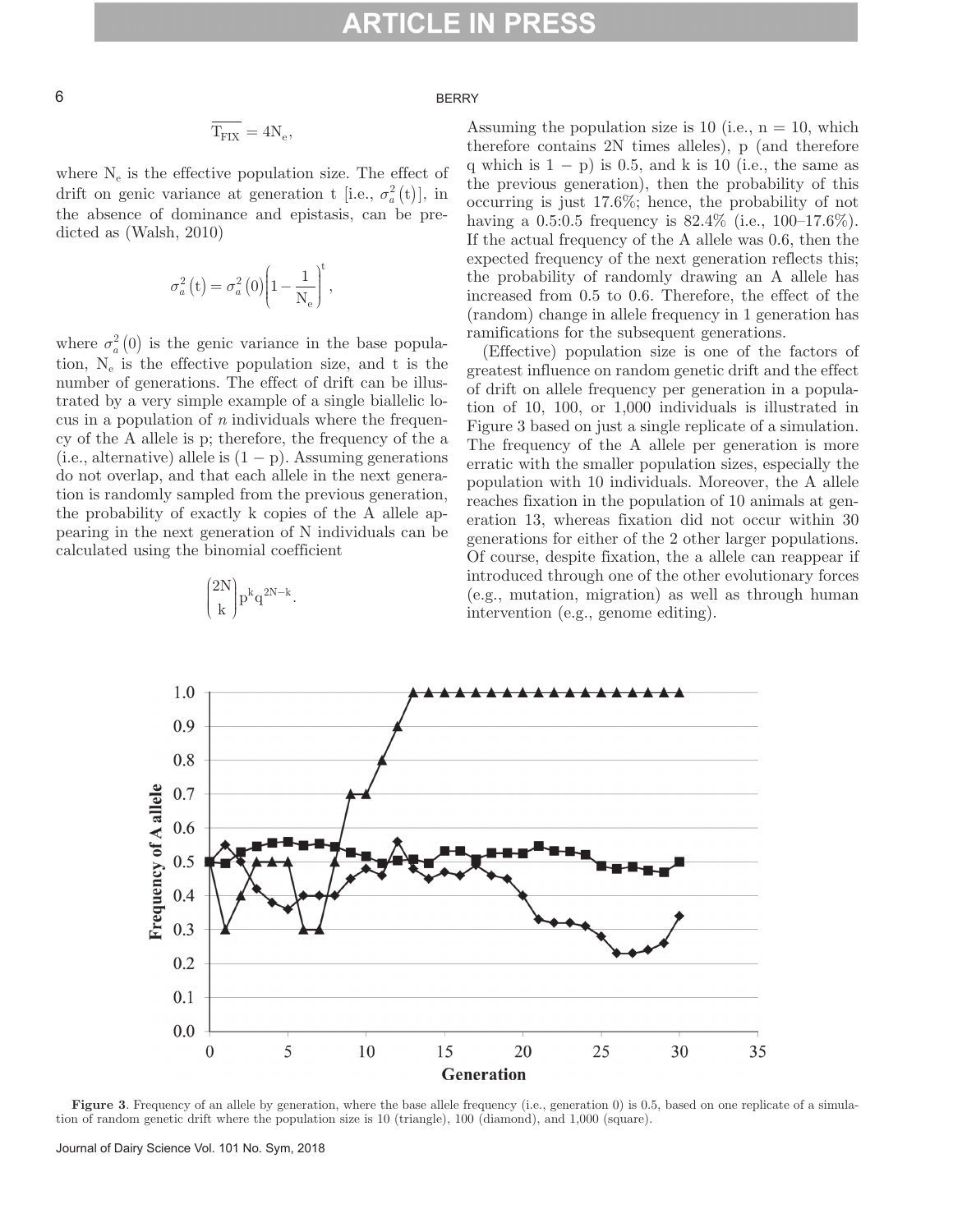#### ADSA MILK SYMPOSIUM: THE DAIRY COW IN 50 YEARS 7

Despite the large global Holstein population, it may be somewhat surprising that genetic drift has had a noticeable effect, especially on the reproductive performance of the breed. Several known lethal recessive mutations (i.e., variants that do not appear in the homozygous state because such a state is lethal) exist, 2 of which, complex vertebral malformation (**CVM**) and bovine leukocyte adhesion deficiency (**BLAD**), originate from the same family line that includes Penstate Ivanhoe Star; Penstate Ivanhoe Star received the BLAD mutant allele from his dam Penstate Lucifer Anna and the CVM mutant allele from his sire Osborndale Ivanhoe. The prevalence of CVM in the German Holstein herd in 2002 was 8.3%, whereas the prevalence of BLAD in the German Holstein herd in 1997 was 9.4% (Schütz et al., 2008). Kearney et al. (2005) reported that 16 of the top 100 Holstein sires for production in the United Kingdom in 2004 were CVM carriers. There appears to be no (large) favorable allele effect of milk production in the vicinity of each mutation; this suggests therefore that the spread of these mutations was due to random drift attributable to genetic superiority of the Ivanhoe line for milk production.

#### *Migration*

Gene flow or migration is the transfer of genetic variation from one population to another. The effect of migration on allele frequency can be illustrated using a simple, single locus model (Falconer and Mackay, 1996). The allele frequency at a single locus in a population following migration  $(q_1)$  is

$$
q_1 = mq_m + (1 - m)q_0
$$
 or  $q_1 = m(q_m - q_0) + q_0$ ,

where  $q_1$  is the allele frequency in the first generation following migration, m is the proportion of the new population that are immigrants [and therefore (1 − m) is the proportion of the new population that are natives],  $q_m$  is the allele frequency in the immigrant population for that locus, and  $q_0$  is the frequency of the allele in the original native population for that locus. Therefore, the change in allele frequency at a given locus following migration  $(\Delta q)$  is simply

$$
\Delta {\rm q} = {\rm m}({\rm q_m}-{\rm q_0}),
$$

signifying that the change in allele frequency of a population in the first generation following migration is a function of the difference in allele frequency between the native and immigrant population (i.e.,  $q_m - q_0$ ) and the immigration rate (i.e., m). Unlike mutation (discussed later), the migration rate can be substantial and thus

the change in allele frequency can accordingly be great. As breeds become more extreme, however, as could be said of the Holstein breed relative to other dairy breeds, the usefulness of migration through breed substitution or crossbreeding with other breeds diminishes, although migration from other populations of Holstein (e.g., New Zealand Holsteins introduced to Ireland; Horan et al., 2006) is still a viable option.

#### *Mutation*

A mutation is a heritable change that occurs in a DNA sequence. Mutations occur due to either external environmental factors (e.g., UV radiation) or when errors happen during DNA replication. Mutation rate is defined as the probability that a copy of an allele changes to another allelic form in one generation (Griffiths et al., 2000). Mutational variance may be defined as the new additive genetic variance entering a population each generation due to mutations (Hansen, 2006). Mutational variance generally introduces variability and is thought to be the main contributing force to continued response to selection in populations that have been exposed to multiple generations of selection (Hill, 1982). Mutational variance has been estimated to contribute 0.1% of the environmental variance per generation (Lynch and Walsh, 1998), giving a "mutational heritability" (i.e., Mutational variance<br>Environmental variance ; Hill, 2010) of 0.001; this implies an increase in overall heritability of approximately 0.1% per generation.

A 0.1% increase in heritability per generation due to mutations may seem small, but of course it accumulates over time. Based on this statistic, coupled with empirical evidence, Brotherstone and Goddard (2005) proposed that normal amounts of genetic variance for quantitative traits can be maintained by effective population sizes even less than 1,000. Assuming a global dairy cow population of 270 million ([https://dairy.ahdb](https://dairy.ahdb.org.uk) [.org.uk;](https://dairy.ahdb.org.uk) accessed May 2017), and an average mutation rate in cattle similar to in humans of  $1.1 \times 10^{-8}$  per base per generation (Nachman and Crowell, 2000), this equates to almost 3 de novo mutations per nucleotide per generation; in the US dairy cow population of 9.1 million cows, this equates to 1 mutation every 10 base pairs per generation or 261 million new mutations per generation in the entire US dairy cow population (assuming no animal had the same de novo mutation). Hence, it is not so much that no new genetic variation is being generated, but the issue is how to capture such novel variability, if useful. If  $p_t$  is the frequency of the A allele in generation t, and m is the mutation rate at that locus to the a allele, then, in the absence of any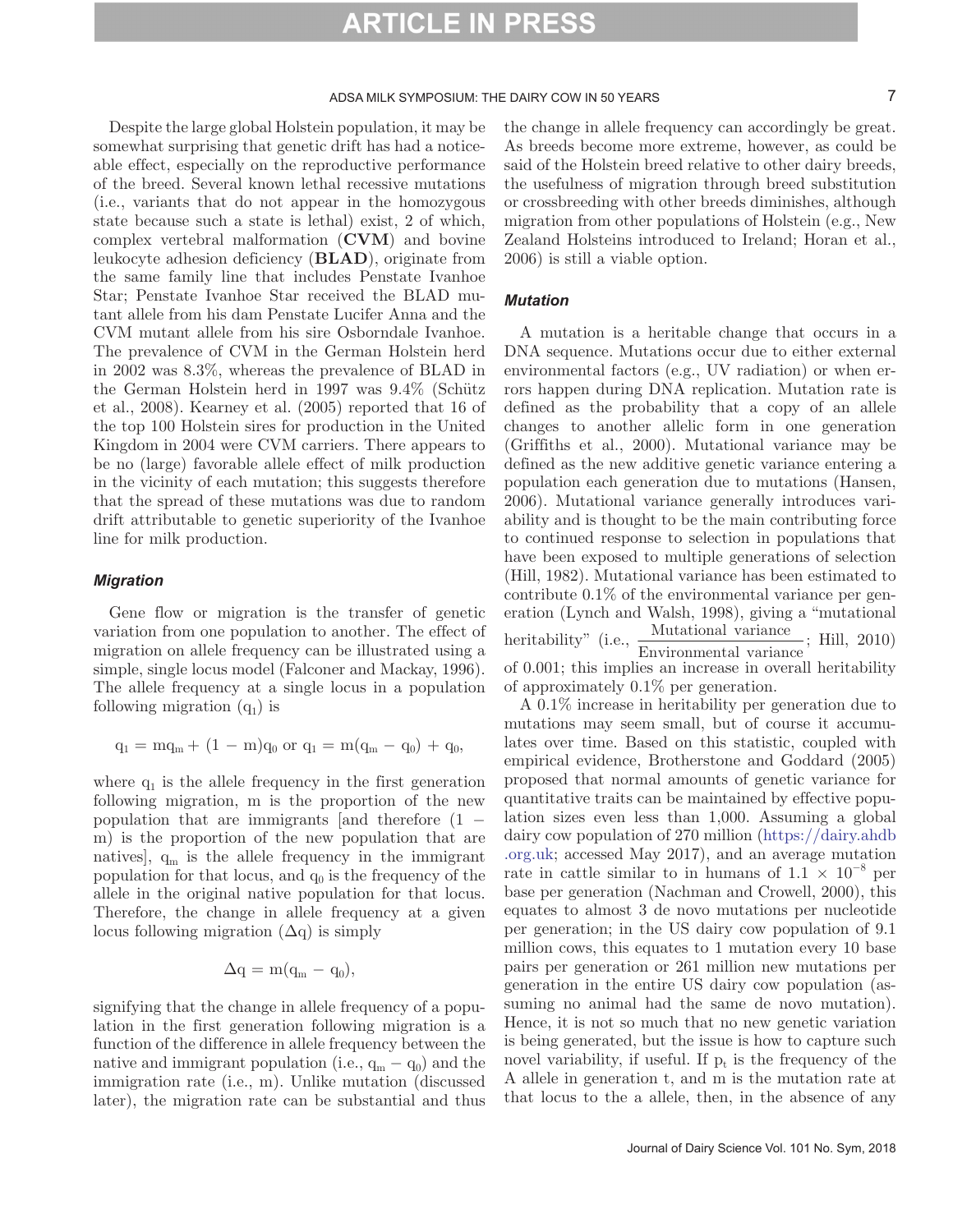#### 8 BERRY

other evolutionary forces, the change in allele frequency from one generation to the next  $(\Delta p)$  is

$$
\Delta p = -mp_{t-1}.
$$

Hence, as the frequency of  $p_{t-1}$  gets smaller,  $\Delta p$  gets smaller and it follows that the frequency of a mutant allele after t generations can be approximated as

$$
p_t = p_0 e^{-tm}, \quad
$$

where  $p_0$  is the frequency of the wild allele in the base generation. Using this equation, which is based on the assumption of no other acting evolutionary forces, even after 10,000 generations of mutations with a mutation rate of  $1 \times 10^{-4}$ , the frequency of the A allele (i.e., original allele or wild-type allele) in the population will still be at a high frequency at 0.90.

#### *Recombination*

Genetic recombination refers to the process of rearranging alleles at different loci to form combinations novel to those observed in the parents. Recombination creates genetic variation and the creation of genetic variation can be faster than that created from mutations (Griffiths et al., 2000). By breaking up linkage disequilibrium among alleles, selection can target individual loci without any adverse effects of reducing diversity in the neighboring loci, a phenomenon known as the Hill-Robertson effect. Crossover activity in mammals is usually expressed in centimorgans with 1 cM equating to a 1% chance of crossover, or in other words 1 crossover expected per 100 cM. Because the bovine genome is 30 M (i.e., 3,000 cM) in length, this equates to approximately 30 crossover events between parent and offspring; because the bovine genome consists of 30 chromosomes (although they differ in length), a rule of thumb is one crossover event expected per chromosome between parents and offspring. Recombination is particularly useful in releasing adaptation potential (including response to selection) that would not have been possible due to genetic antagonisms caused by linkage between a locus affecting a trait of interest and another locus affecting fitness (or another trait under selection).

#### *Selection*

The effect of long-term selection on genetic variability has been discussed at length (Hill, 2010; Lynch and Walsh, 1998), although a consensus has not been reached (Bürger, 2000; Johnson and Barton, 2005; Zhang and Hill, 2005; Hill, 2010). As previously discussed, the effect of selection on allele frequency under the assumptions of the infinitesimal model is expected to be negligible (especially after the first few generations; Bulmer, 1980). Change in allele frequency, in the absence of direct knowledge of the genotype itself, is expected to be slow for most traits, irrespective of whether or not the conditions of the infinitesimal model hold. A good example, which one might expect to lead to rapid purging, or purifying selection, of an unfavorable allele, is that of a lethal recessive allele. Even if no homozygous lethal recessive genotype exists in a population, the deleterious allele will persist in the heterozygous state. Crow and Kimura (1970) showed that the proportion of the recessive allele in generation t  $(P_t)$  is equal to

$$
P_t = \frac{P_0}{1+tP_0},
$$

where  $P_0$  is the proportion of the recessive allele in generation zero. The frequency of a recessive allele in a population over generations, with different initial frequencies in the base population, is in Figure 4; the rate at which the allele is purged is slow and, even within the 100 generations modeled, is not eliminated (Figure 4).

The selection coefficient, usually denoted s, is a commonly used term when discussing selection, particularly in populations undergoing natural selection. The selection coefficient of a genotype is the proportionate reduction in the average genetic contribution made by that specific genotype, relative to the contribution made by another genotype, usually the most favored. Under natural selection, the selection coefficient (s) of a given genotype, as related to the fitness (denoted W) of that genotype, is defined as

$$
s=1-W.
$$

The values for the selection coefficient range from zero to one; a genotype that has a lethal effect (i.e.,  $W = 0$ ) therefore has a selection coefficient of 1. If a particular genotype produces only 65% viable young, its selection coefficient is 0.35 (i.e., 1.00–0.65). Using a simple example, where the genotype frequency of a biallelic SNP in a population before selection is 0.25, 0.50, and 0.25 for AA, AB, and BB, respectively; following one generation of selection, the respective frequencies are 0.35, 0.48, and 0.17. The selection coefficient on the heterozygous AB individuals (i.e.,  $s_{AB}$ ) and BB individuals (i.e.,  $s_{BB}$ ) is then calculated as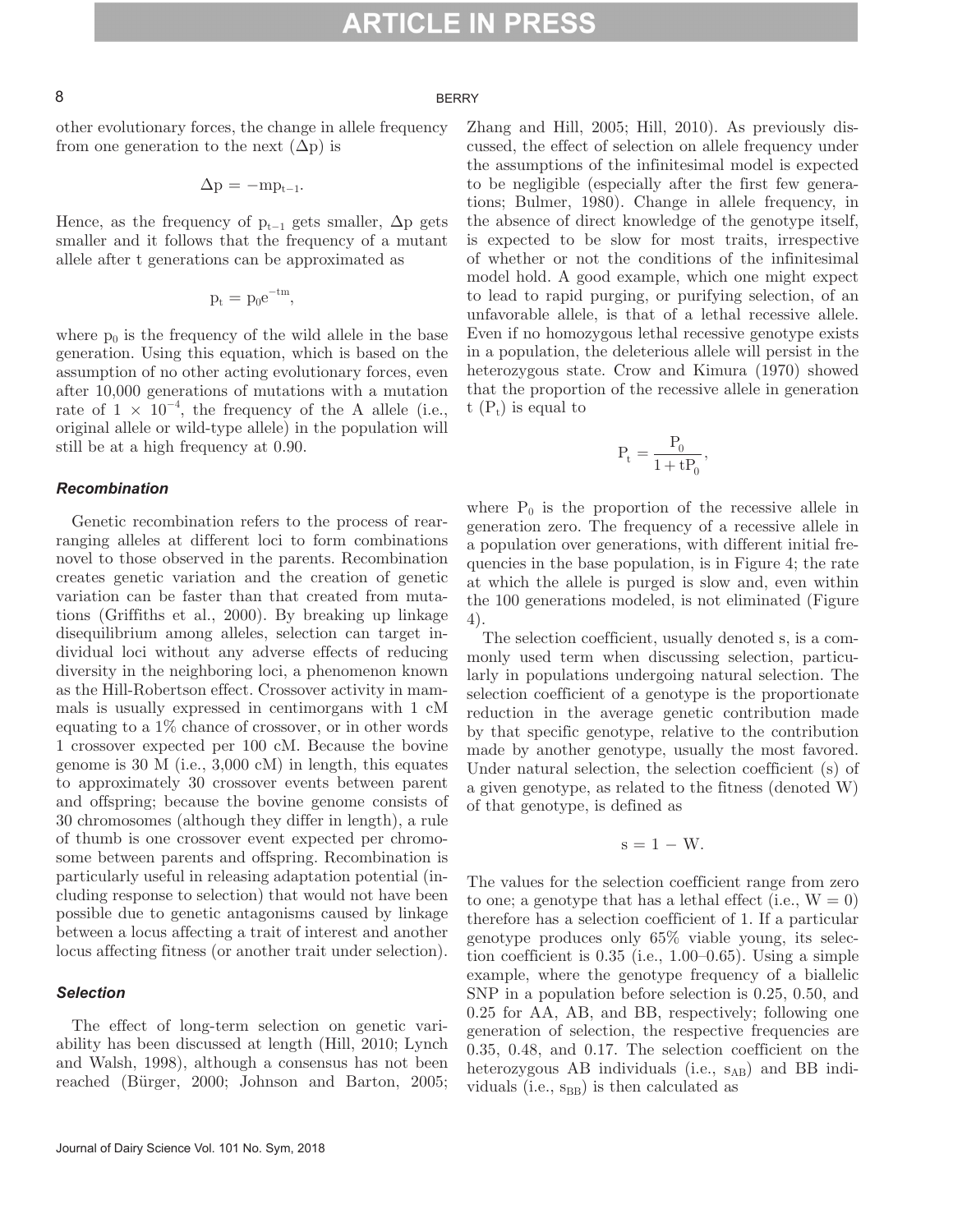#### ADSA MILK SYMPOSIUM: THE DAIRY COW IN 50 YEARS **1988** 9



**Figure 4.** Frequency of a lethal recessive allele by generation when the frequency of the allele in the base population (i.e., generation 0) is  $0.25$  (square),  $0.10$  (triangle), and  $0.05$  (diamond).

$$
s_{AB} = 1 - \frac{0.48}{0.5} = 0.04
$$
  $s_{BB} = 1 - \frac{0.17}{0.25} = 0.32.$ 

#### **HERITABILITY, EVOLVABILITY, VARIABILITY, AND THEIR RELEVANCE TO ADAPTATION CAPACITY**

Heritability is a statistic commonly used in genetic studies. Heritability depicts the proportion of the phenotypic variance (after adjustment for systematic environmental effects) that is attributable to genetic effects. Studies across different species generally point to low heritability for traits associated with fitness (e.g., fertility) and longevity (Falconer and Mackay, 1996), and dairy cows are no exception (Veerkamp and Beerda, 2007; Berry et al., 2014). Such low heritability estimates have traditionally been interpreted to imply that genetic gain for fitness traits will be slow. However, by definition, the heritability statistic is a ratio trait, and therefore nothing can be deduced on the extent of either the phenotypic or genetic variability in that trait (Houle, 1992).

Houle (1992) described in great detail the concepts of evolvability and variability as alternative measures to heritability for depicting the potential to alter the mean of a population for quantitative traits, or in other words adapt. Houle (1992) argued that it is the coefficient of genetic variation, which is potentially more informative than the heritability to quantify the capacity for genetic change. This is because, when comparing traits for evolvability, it is the proportional change in the mean that is of most interest rather than the absolute change per se; for example, a mean change of 1 kg of live weight is huge for a mouse but tiny for an elephant. Standardizing traits by their mean is also therefore important for comparing the variability that exists in different traits (and populations/species). Based on calculations from a review of 842 multispecies population estimates of means and variances, Houle (1992) concluded that fitness traits have high coefficients of genetic variability and the low heritability commonly cited for such traits is not therefore due to low genetic variation, but instead due to proportionally greater residual variability. In a review of the genetics of reproduction in up to 67 dairy and beef cattle populations, Berry et al. (2014) documented a coefficient of genetic variation up to 7% for female reproductive traits, which is consistent with the documented coefficients of genetic variation for performance traits such as milk yield, live weight, and BCS in dairy cows (Berry et al., 2003a). Thus, considerable adaptation/evolution potential exists for many reproductive and performance traits if considered individually in a breeding program.

The argument of both Houle (1992) and Berry et al. (2014) is clearly demonstrated in Figure 2, which illustrates the change in daughter pregnancy rate in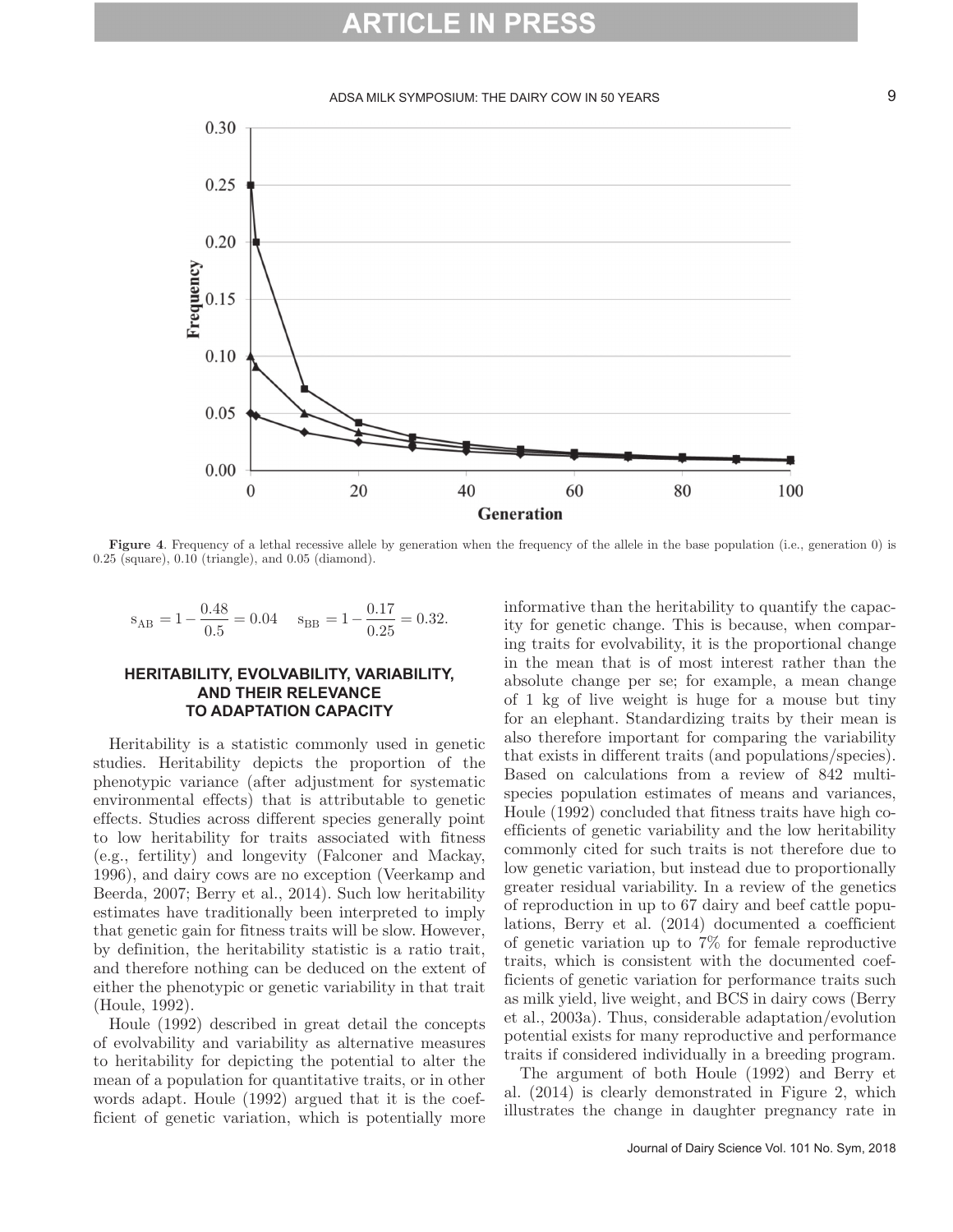#### 10 BERRY

US Holsteins over the past 7 decades. Despite the heritability of daughter pregnancy in the United States being just 0.04 (VanRaden et al., 2004), a simple linear regression of estimated breeding value for daughter pregnancy rate on phenotypic daughter pregnancy rate across the 41 yr from 1957 to 1997 was 0.843 (SE  $=$ 0.04) with an  $R^2$  of 0.93, signifying that almost all of the phenotypic deterioration in reproductive performance over that time period was due to the prevailing breeding programs of that time.

#### **EMPIRICAL EVIDENCE FROM OTHER SPECIES OF CONTINUED LONG-TERM RESPONSE TO SELECTION**

Long-term selection experiments or trend analyses can provide excellent empirical evidence of the potential that exists to consistently achieve gains in performance, or the potential aptitude for adaptation, even after many generations of (aggressive) directional selection. Selection experiments or analysis of temporal trends, however, should be interpreted with caution. In many instances, especially in selection experiments, selection is unidirectional with a focus on only one trait. Second, many selection experiments are undertaken either within the confines of a controlled laboratory environment, or a relatively controlled field environment. The lack of environmental cues can minimize selection pressures but also negate any expression of genotypeby-environment. Moreover, the existence of nongenetic changes over a long time period (e.g., animal or soil nutrition), as would exist in longitudinal studies, make it sometimes difficult to attribute any changes in the mean performance of a population to genetic change. Finally, most selection experiments originate from a small (effective) sample population size, implying a potentially significant contribution from genetic drift and founder effects. All the same, cautionary examination of such data can provide useful insights into the potential of long-term genetic improvement and adaptation.

#### *Illinois Corn Selection Experiment*

The Illinois long-term selection experiment for grain protein and oil concentration in maize is the longest continuous selection experiment in higher plants. The selection experiment began in 1896 with a base population of 163 ears (Moose et al., 2004). Ears divergent for protein content and oil content were chosen to represent a founder population for a high protein, a high oil, a low protein, and a low oil strain  $(n = 24$  ears each). Recurrent selection in these 4 strains occurred almost every year thereafter (with the exception of 3 yr during World War II). Even after 100 yr (synonymous

with 100 generations) of selection, there appeared to be no obvious plateauing of the response to selection for either the high protein or high oil strains (Dudley and Lambert, 2004); the low protein and low oil strains have now reached a lower biological limit, however, and are therefore not responding to selection (Dudley and Lambert, 2004). Interestingly, by generation 17, all individuals within a line could be traced back to a single founder ear, with the actual founder differing per line (Winter, 1929); the estimated effective population size of the Illinois long-term selection experiment is 4 to 12 (Walsh, 2004), although the fact that each of the 300 to 500 kernels on a single ear could have different parents suggests the effective population size could be as large as 96.

At generation 48 of the experiment, a reverse selection experiment was imposed with a proportion of the high protein and oil lines bred to have low protein and low oil, respectively (Moose et al., 2004); rapid reverse genetic change occurred (Moose et al., 2004). The mean ear protein and oil content after 100 yr of positive selection was 20 standard deviations greater than the mean of the base population and 4 standard deviations less than the base population where continuous negative selection was practiced (Moose et al., 2004). In conclusion, the Illinois long-term selection experiment suggests that genetic variance in the traits exposed to unidirectional selection remains, even after 100 generations.

#### *Thoroughbred Racing Horses*

A consensus is lacking on whether or not thoroughbred racehorses have reached a selection limit for speed (Gaffney and Cunningham, 1988; Denny, 2008; Desgorces et al., 2012; Sharman and Wilson, 2015). The winning times of elite horse races in Great Britain have improved little in recent decades (Gardner, 2006); similarly, Denny (2008) failed to document any improvement in winning speed of 3 prestigious horse races in the United States since the 1970s. A similar observation has been reported globally (Desgorces et al., 2012). Sharman and Wilson (2015) argue, however, that such studies were limited, in that they focused only on a selection of middle and long distance elite races, and no account was taken of confounding temporal variability. Sharman and Wilson (2015) undertook an analysis of 616,084 race times from 70,388 horses over 2,000 races between the years 1850 and 2012; the mixed model they used accounted for many possible confounding fixed effects as well as random horse effects. Least squares means for year of race clearly revealed an improvement in speed (i.e., yards per second) over the period of 1950 to 2012, although the trend was slightly nonlinear with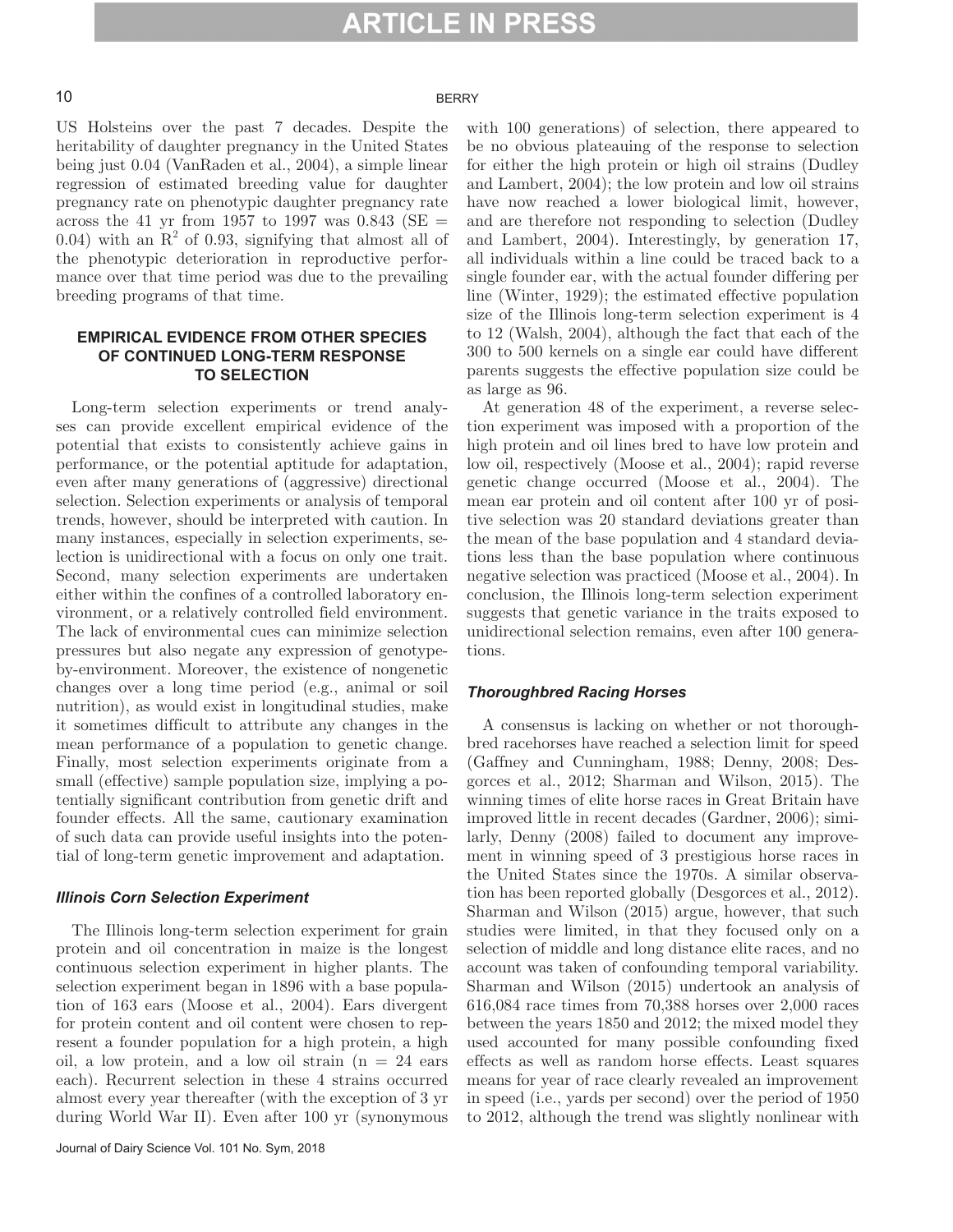#### ADSA MILK SYMPOSIUM: THE DAIRY COW IN 50 YEARS 11

a slowing down in speed between the period 1910 and 1975. The improvement in speed was greatest in sprint races, increasing by, on average, 0.11% annually from the year 1997. Variability in the observed annual rate of change in speed documented by Sharman and Wilson (2015) should, however, be interpreted with caution as the improvements cannot be unequivocally attributed to genetic change, but instead influential nongenetic improvements such as riding style at key times during the period will likely have caused rapid improvements over a short time period. Furthermore, not all confounding factors affecting speed will have been accounted for in the mixed model; for example, handicap weights were not accounted for in the model although the average weight carried has increased in the more recent years, which would be expected to dilute any gains attributable to genetic improvement in speed. In an attempt to disentangle environment from genetic effects, Gaffney and Cunningham (1988) undertook a genetic analysis of speed in all thoroughbred horses. Based on their genetic trend for performance between the years 1952 to 1977, Gaffney and Cunningham (1988), although acknowledging that winning times were not improving, also failed to support the theory of an exhaustion of genetic variance in performance; their analysis was based on the thoroughbred population as a whole, contrary to most previous analyses, which focused solely on the best horses winning elite races.

It should also, nonetheless, be noted that the thoroughbred horse industry is arguably one of the sectors most focused on family lines and animals conforming to type. Therefore, any horse carrying a mutation contributing to greater speed will have to satisfy breeder and trainer demands and expectations on other attributes such as conformation (Hill, 2008) and, to a lesser extent, pedigree. The conclusion, therefore, from studies on Thoroughbred horses is that, although a selection limit in speed does appear to have been reached, it does not imply that no genetic variability remains within the population.

#### *Drosophila melanogaster*

Many selection experiments in *Drosophilia melanogaster* for a range of different traits exist (Yoo, 1980; Luckinbill et al., 1984; Svetec et al., 2015) and therefore the discussion of all experiments are beyond this review. Yoo (1980) documented the effect of selection for abdominal bristles in *Drosophila* over 90 generations. Abdominal bristle number increased almost linearly from just less than 10, to approximately 20 bristles at generation 50, when a large jump in selection response was detected; this was followed by a linear increase in bristle numbers until approximately generation 70 when a large jump in selection response was again observed. It is not clear what caused these jumps in selection response, but they could have been due to factors such as a breakdown of linkage disequilibrium releasing new genetic variance or simply an increase in allele frequency of (de novo) favorable alleles. A selection limit appeared to have been reached at generation 90. However, random mating was implemented after generation 90, contributing to a subsequent rapid decline in bristle number. This therefore suggests that the observed plateau in response in bristle number from directional selection was probably due to an antagonism with fitness contributing to a selection limit; the decline in bristle number once random mating ensued was likely then due to the forces of natural selection. Hence, this is another example of how a selection limit does not necessarily imply an exhaustion of genetic variance or, in other words, is not indicative of an inability to adapt should external factors necessitate it.

#### *Mice*

Martinez et al. (2000) reported the effect of 20 generations of selection in mice for either body fat or body lean, and quantified the effect relative to an unselected strain, each based on 3 replicates; selection was based on the ratio of gonadal fat pad to body weight at 10 wk of age. At generation 20, the gonadal fat to BW ratio in the fat-selected lines was twice that of the control line, whereas the ratio in the lean-selected lines was half that of the control line (Martinez et al., 2000). The REML-estimated heritability and genetic variances for the ratio trait did not differ when comparing either the first few generations versus the last few generations, or when comparing the selection lines themselves; this therefore, suggests a minimal effect of selection on genetic variance. Martinez et al. (2000) did, however, observe a decline in the rate of response after generation 16, but this was thought to be mainly attributable to almost a halving of selection differentials from generation 15.

Eisen (1972) undertook a long-term selection experiment based on 2 replicates selecting for increased 12-d litter weight in mice. Eisen (1972) documented an apparent selection limit after 17 generations. This limit, however, is unlikely to be attributable to an exhaustion of genetic variance because, once reverse selection for 12-d BW was invoked on one of the replicates, an immediate response ensued (Eisen, 1972). It is also unlikely that selection favored heterozygotes because reverse selection would not have resulted in such an immediate response (Eisen, 1972). Eisen (1972) proposed that the lack of a response after generation 17 was actually due to an antagonistic genetic correlation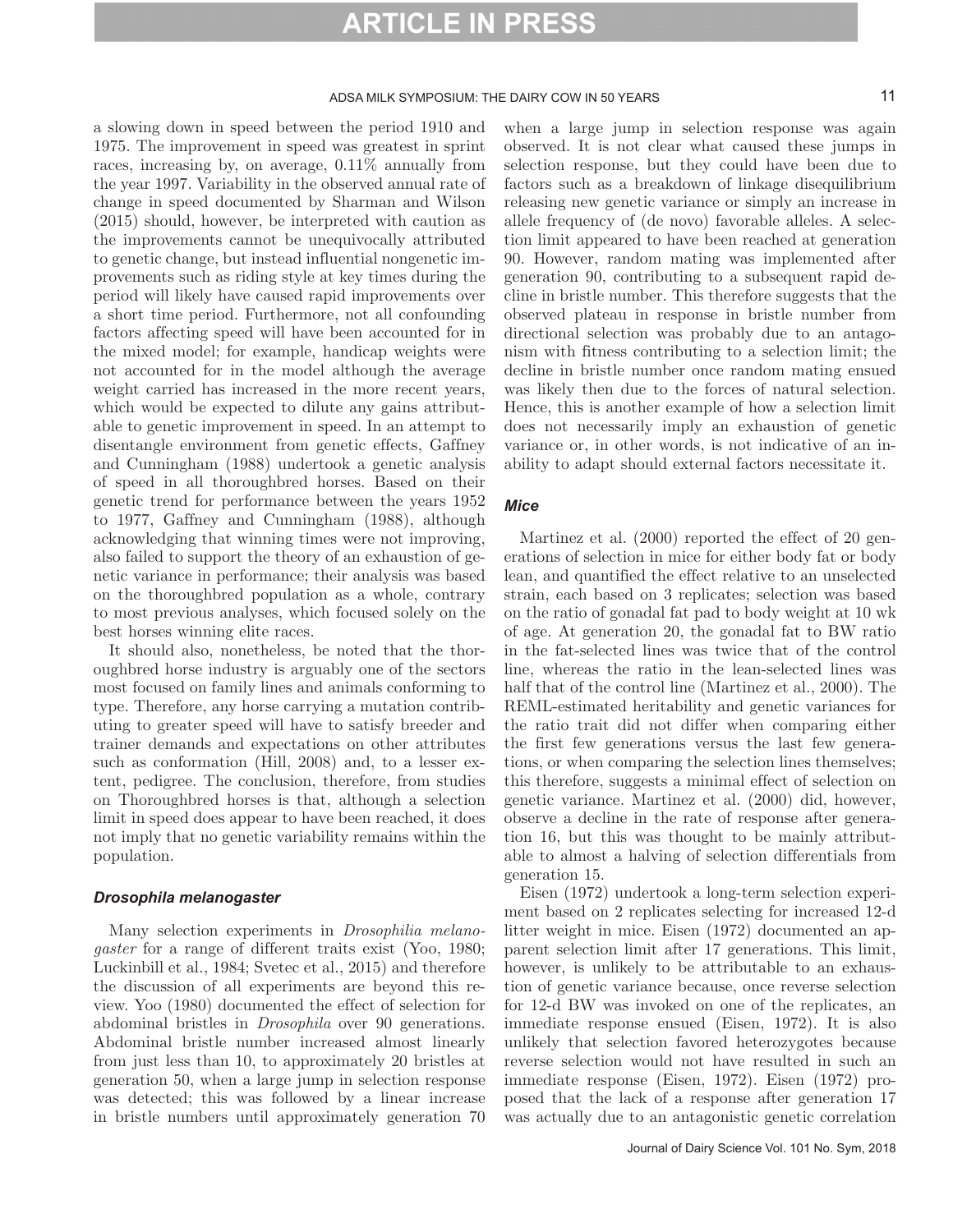

**Figure 5**. Genetic trends by year of birth of Irish dairy cows for fat plus protein yield (square) and calving interval (triangle).

between direct and maternal genetic effects; the effect of this is the physical inability of the dam to consume sufficient nutrients to feed the growing neonate. Other morphological limits (in other mammalian species) could include size of the uterus and number of teats (Bennett and Leymaster, 1989).

#### *Genetic Trends*

To more properly credit changes in phenotypic performance in an uncontrolled environment to changes in the underlying genetic merit of the individuals, changes in the mean (estimated) breeding values of the population contributing to the phenotype should be plotted across time (or space). The genetic trends for estimated breeding values for milk production and fertility in the US Holstein herd are in Figure 1. A simple linear regression through milk production between the birth years of 1980 through to 2002 yielded a regression coefficient of 190 kg/yr; the regression coefficient fitted through the birth years of 2003 to 2009 (between the introduction of the fertility evaluations and subsequent genomic evaluations), was 149 kg/yr, implying that genetic gain in milk production in more recent years (following the consideration of female fertility in the national breeding goal) is 73% that achieved prior to when female fertility was considered in the national breeding goal. The genetic trends for fat plus protein yield and calving interval for the Irish dairy cow herd are in Figure 5; the rate of genetic gain in fat plus protein yield from the birth year 2001 (introduction of fertility evaluations in the national breeding objective) to 2009 (introduction of genomic evaluations) is 68% of the annual rate of genetic gain in fat plus protein yield from the year 1980 to 2000.

The observed reduction in genetic gain in both populations is not likely due to an exhaustion of genetic variability for milk production, as ample genetic variability is known to exist (Berry et al., 2002); instead the reduction in genetic gain for milk production is likely due to a dilution of selection intensity as selection pressure is placed on ancillary traits (Berry, 2015). This therefore suggests that in some situations, although genetic variability clearly exists in traits under selection, no (or lesser) genetic variability may actually exist in the desired gains for both traits favored in the breeding goal. Such a phenomenon can be illustrated using a simple 2-trait breeding objective (Lande, 1979), assuming a genetic covariance matrix (**G**) and selection gradient (**β**) as follows:

$$
\mathbf{G} = \begin{pmatrix} 10 & 20 \\ 20 & 40 \end{pmatrix} \quad \beta = \begin{pmatrix} 2 \\ -1 \end{pmatrix}.
$$

The **β** vector signifies that the selection pressure on the second trait is half that of the first trait, but in an op-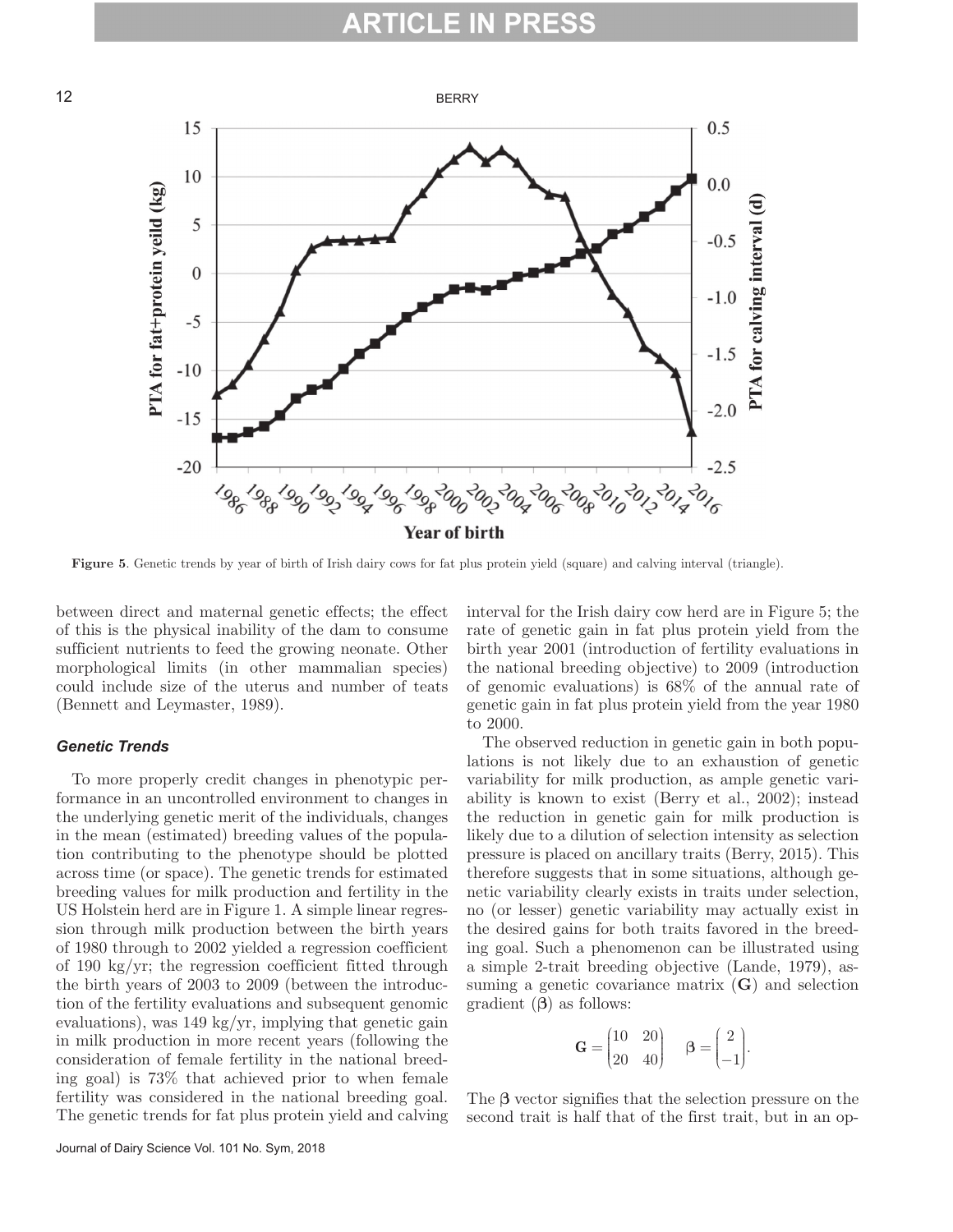#### ADSA MILK SYMPOSIUM: THE DAIRY COW IN 50 YEARS 13

posite direction. The anticipated response to selection may be calculated as  $\mathbf{R} = \mathbf{G}\beta$ , which, in this example, is

$$
\mathbf{R} = \begin{pmatrix} 0 \\ 0 \end{pmatrix},
$$

implying no response to selection in either trait despite clear genetic variability existing in both traits. This is because the genetic covariance matrix scales the response based on both the extent of genetic variability present for both traits but also the genetic covariance between them. In fact, one of the eigenvalues of the G matrix is zero, which corresponds to the eigenvector directly corresponding to **β**. Therefore, no standing genetic variation exists along this selection direction and this is what is termed an absolute constraint (Pease and Bull, 1988). Response will also be small when **β** is just a few degrees from the eigenvector associated with a near-zero eigenvalue. If this trajectory somehow relates to fitness or adaptation, then it follows that adaptive evolution will not be possible.

#### **JUSTIFICATION FOR LONG-TERM RESPONSE TO SELECTION (IN DAIRY COWS) AND THEIR ADAPTATION CAPACITY**

Although no consensus exists on the underlying causal factors, and their relative contribution to sustained genetic gain after generations of selection, many possibilities exist and include the following:

1. Standing variation in the founder population: standing variation relates to allelic variability that is present in a population at a given time. If a large number of segregating QTL exists in the founder population with a low allele frequency for the favorable allele, then the scope for genetic gain by selecting for these alleles, especially if additive, can be very large. Because the genetic variance contributed by a locus is proportional to  $2p(1 - p)$ , where p is the allele frequency (Falconer and Mackay, 1996), then the genetic variance is greatest at an allele frequency of 0.5. A comparison of molecular genetic diversity was undertaken by the International Chicken Polymorphism Map Consortium (2004) between both a modern-day broiler and layer strain with their wild ancestor, the Red Jungle Fowl; results showed that the broiler and layer lines still retain 70 to 80% of the molecular variability observed in the Jungle Fowl. Hence, in a situation with

low allele frequency for the favorable alleles, selection for these rare alleles, if assumed in linkage equilibrium with other loci, could actually increase the genetic variability. Standing variation, however, cannot be the only contributing factor to long-term genetic gain because studies that began with completely inbred founder population also exhibited long-term gains.

- 2. Mutations: mutational variance is thought to contribute 0.1% of the environmental variance per generation (Lynch and Walsh, 1998), implying an increase in heritability of approximately 0.1% per generation (Hill, 2000). Fisher (1930) derived the probability that a random mutation would have a favorable effect on adaptation; in doing so Fisher (1930) showed that, although mutations with a small effect have a 50:50 change of being advantageous, mutations of greater effect are less likely to have a favorable effect and are therefore unlikely to contribute much to adaptation. Kimura (1983) noted, however, that Fisher failed to consider that mutations of larger effect are more likely to become fixed if favorable; once considered, Kimura (1983) proposed that mutations of intermediate effect are most likely to play a greater role in adaptation. Nonetheless, the modeling of the effect of mutations on genetic variance is a function of the parameters used in the mathematical equations, many of which, like the mutation rate itself and fixation probabilities, are unknown.
- 3. Drift: drift can introduce or deplete genetic variability, but inevitably will erode the genetic variance, as evidenced in Figure 4. The speed at which loss or fixation of alleles occur, is a function of the effective population size (Figure 4). Under the assumption of a neutral model, where only mutation and genetic drift operate, an equilibrium between mutation and drift is expected to be reached when the genetic variance  $(\sigma_a^2)$  is (Lynch and Walsh, 1998):

$$
\sigma_a^2 = 2N_e \sigma_m^2,
$$

where  $N_e$  is the effective population size and  $\sigma_m^2$ is the mutational variance. Therefore, the expected equilibrium heritability  $\left(\widetilde{\mathbf{h}}^2\right)$  under such a mutation-drift model would be

$$
\widetilde{h^2}=\frac{2N_e h_m^2}{1+2N_e h_m^2},
$$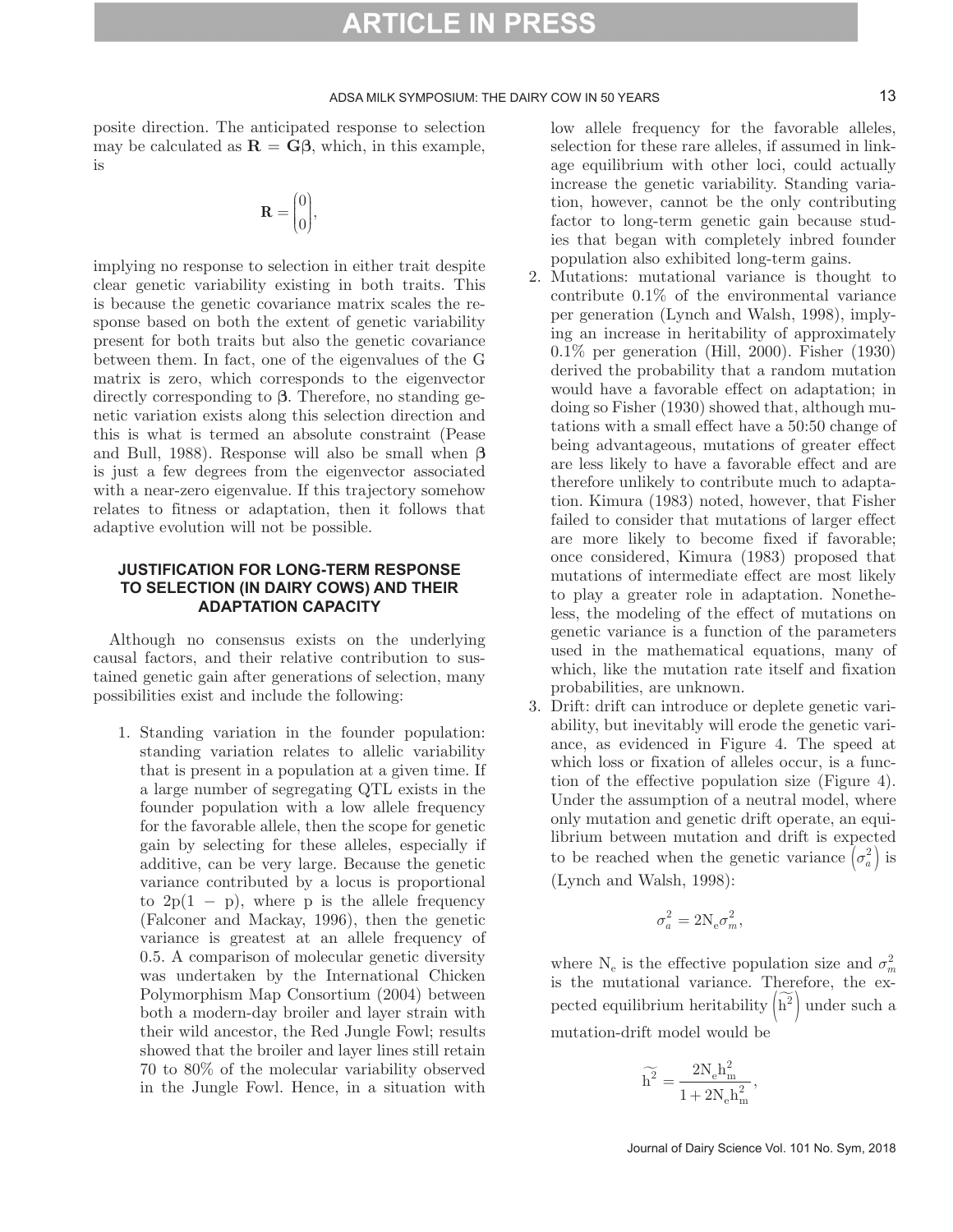#### 14 BERRY

where  $N_e$  is the effective population size and  $h_m^2$ is the mutational heritability (defined as 0.001 above). Assuming an effective population size of 500, then the heritability of the trait under a mutation-drift model would be 0.5 (i.e.,  $2 \times 500$  $\times$  0.001  $\times \sigma_e^2$ ); many traits in dairy cattle do not exhibit such large heritability estimates (Berry et al., 2014), thus indicating that selection (and other evolutionary forces) eliminates many of the mutations.

- 4. Epistasis: epistasis is the phenomonen where the expression of a gene is modulated by another gene (i.e., inter-gene interactions). Epistasis has traditionally been thought to contribute only to the nonadditive genetic variation. Selection, however, may be able to generate new additive genetic variability from previously epistatic effects (Goodnight, 2004; Carlborg et al., 2006); Eitan and Soller (2004) termed this phenomenon "selection induced genetic variation." Based on simulations, Goodnight (2004) stated that the presence of epistasis in a population lengthened the number of generations where a linear rate of genetic gain was achieved, as opposed to actually increasing the rate of response. Eitan and Soller (2004) asserted that genes interact with other genes or with the genetic background. Hence, because selection may alter the allele frequencies at different loci, the genetic background is therefore dynamic and QTL that were neutral in one genetic background may actually have favorable effects in a subsequent genetic background. Because the genetic background is transient under selection, then new genetic variability is constantly being released, thus ensuring a longterm response to selection. Carlborg et al. (2006) provided empirical evidence of such selection induced genetic variability from crosses of high and low BW selected broiler lines.
- 5. Genetic correlations: genetic correlations are due to either alleles in linkage (i.e., tend to be co-inherited) or pleiotropy. Pleiotropy is when a given locus affects more than one trait; this can contribute to a correlation between traits assuming no other factors negate the pleiotropic effect. The genetic correlation between 2 traits under directional selection (either natural or artificial) is expected to become unfavorable over time; furthermore, selection is more likely than not to contribute to asymmetrical responses to (indirect) selection (Bohren et al., 1966). This is because the pleiotropic alleles acting favorably on both characteristics (i.e., complementary

pleiotrophy) will quickly become fixed under selection; these alleles therefore will contribute little to the variation or the covariation between the 2 characters. Alleles that affect both characteristics in opposing directions (i.e., antagonistic pleiotropy), however, will remain in intermediate frequencies and therefore contribute more to the covariance between the traits (Falconer and Mackay, 1996). This phenomenon will contribute to a limit of selection if one of these traits relates to animal fitness; nevertheless, despite the limit to selection (some) genetic variance in fitness will remain as the alleles continue to segregate in the population.

- 6. Stabilizing selection: stabilizing selection tends to favor individuals of intermediate value and not extreme values. Although higher (i.e., extreme) milk yield in dairy cows is generally favored in most modern-day production systems, in nature an intermediate value of milk yield may be more preferred because too little milk may contribute to the young not thriving, whereas too much milk could compromise the reproductive performance and survival of the dam. An example of a trait in modern dairy production systems that is subjected to stabilizing selection is live weight. Stabilizing selection does not necessarily have to contribute to maintaining genetic variance, however, as alleles favoring opposite extremes may still become fixed with the outcome being an intermediate genotype. Nonetheless, stabilizing selection could contribute to the heterozygote being favored for loci that act additively or that exhibit incomplete dominance. The implications are segregating loci and large associated genetic variance.
- 7. Balancing selection: unlike directional selection which favors one particular allele (if operating in an additive fashion), thus leading to fixation, balancing selection occurs either where the heterozygous confers a particular advantage over both homozygous states or where the favored allele varies temporally or spatially (i.e., a type of genotype-by-environment). Differentiation between balancing selection and stabilizing selection is that the latter applies to the phenotypic trait whereas the former applies to the given locus. One mechanism conferring heterozygote advantage is over-dominance. This can contribute to multiple alleles (or both alleles in the case of a biallelic SNP) segregating in a population and thus ensuring genetic diversity. Balancing selection is not expected to persist over a long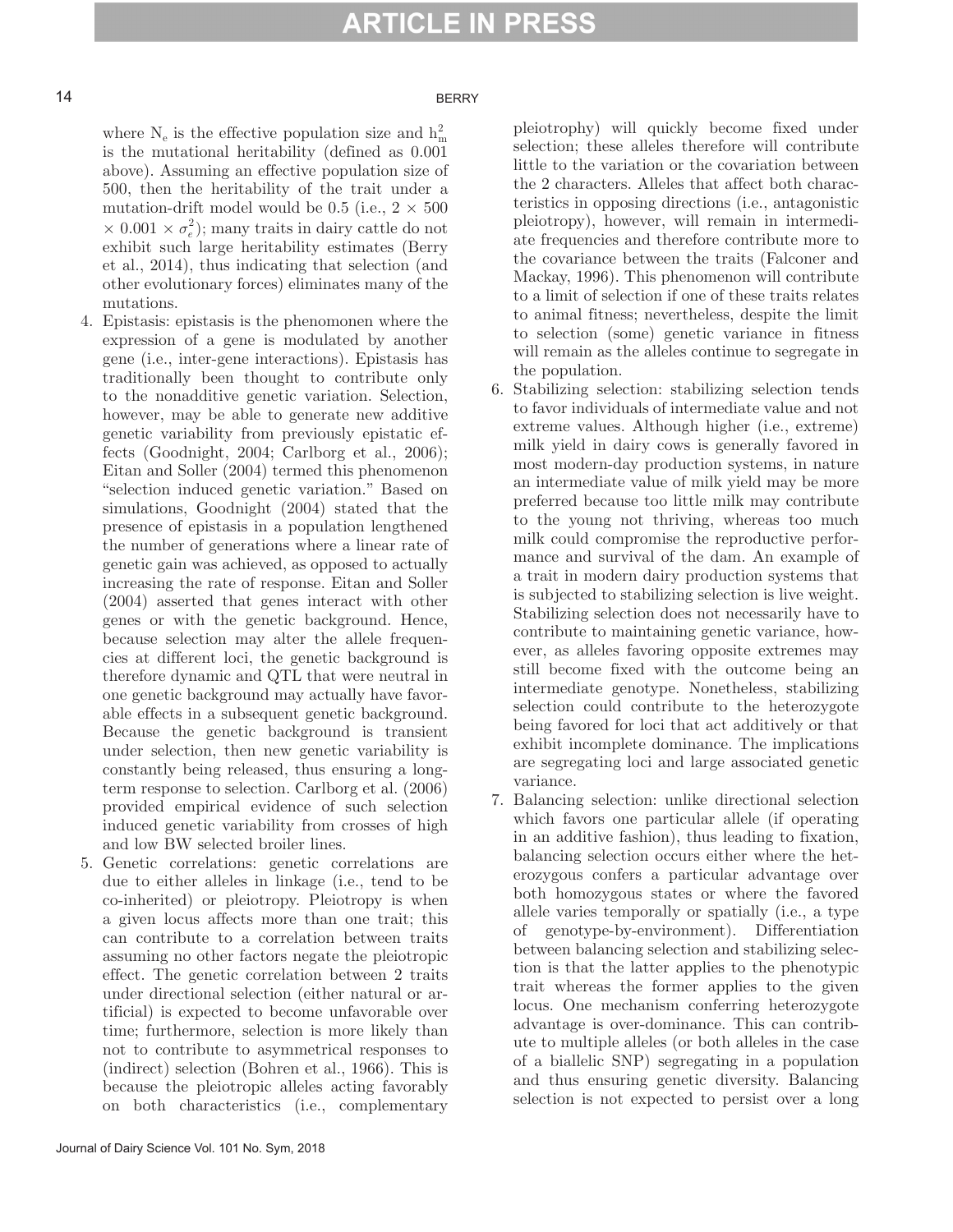#### ADSA MILK SYMPOSIUM: THE DAIRY COW IN 50 YEARS 15

time period as evolutionary mechanisms reduce balancing selection (e.g., the introduction of a new allele that is favored more than the heterozygote). Moreover, loci conferring heterozygote advantage are thought to be relatively few in number (Hedrick, 2012) and such a mechanism is therefore unlikely to play a major role in adaptation. Evidence of balancing selection in dairy cows was recently documented as a 660-kb deletion in Nordic Red cattle (Kadri et al., 2014); the deletion, which is recessively lethal, was actually segregating in a high frequency in the Nordic Red population, possibly because of the favorable effect of the allele on increased milk production.

- 8. Epigenetics: epigenetics may be defined as the changes in the regulation of gene activity and expression that are not dependent on the gene sequence (Holliday, 2006). Methylation of DNA, although only one form of epigenetic modification, has probably received the most attention. Methylation of DNA is a process where methyl groups attach to the DNA molecule, thus changing the activity of a DNA sequence but without changing the sequence. It follows that each cell type in a given individual possesses its own epigenetic signature that reflects genotype, developmental history, and environmental influences; such signatures affect the phenotype (Morgan et al., 2005). Epigenetic signatures in a cell, however, can undergo epigenetic reprogramming, and new epigenetic marks may replace them (Reik et al., 2001). Some epigenetic signatures however are heritable (Daxinger and Whitelaw, 2012). Genomic imprinting is one form of epigenetic mechanism whereby certain alleles are only expressed depending on which parent they originated from. Thus, epigenetics is one process that can protect some allelic variability against selection, and in doing so, maintain genetic diversity.
- 9. Environment: genotype-by-environment is the phenomenon whereby the performance of an individual genotype is a function of the environment (Falconer and Mackay, 1996). In the absence of information on the genome of individuals, the extent of genetic variability in a population is generally estimated using either restricted maximum likelihood or Bayesian approaches applied to mixed models (Henderson, 1950). In such approaches, the phenotypic variance is partitioned into its causal variance components, one of which is the additive genetic variance. For a given heritability, therefore, the lower the phe-

notypic variance, the lower the genetic variance. The environment itself does not alter the actual genome of the individual but instead the expression of the genome (or through epigenetic modifications). There are 2 main types of genotypeby-environment, namely reranking and rescaling. If the variability among environments considered is large enough, reranking and rescaling can both occur. Reranking is where the ranking of genotypes differ by environment, and rescaling is where minimal reranking occurs but the differential in performance between genotypes (i.e., the estimated genetic variance of a population) varies by environment. Rescaling facilitates greater discrimination among genotypes, and greater genetic variance for performance is usually exhibited in management deemed to be superior quality such as more feed offered, a greater quality of feed, or both (Hill et al., 1983; Merila, 1997; Garcia de Leaniz and Consuegra, 2006). The effect of the environment on the expression (and adaptation) of genotypes can be quite substantial and rapid; for example, the environmental pressure of more highly energy-dense diets in US (and other confinement-fed) dairy cows has only been in effect for approximately 10 to 14 generations, yet considerable differences exist among strains of Holstein-Friesian dairy cows (Horan et al., 2006). Reranking can also influence genetic variance through the development of sub-populations. This is an example of the coevolution of genetics and environment.

10. International populations and migration: although Holsteins are ubiquitous in temperate dairy production systems, breeding goals differ by country (Miglior et al., 2005); the extent of the difference in ranking of sires across countries (i.e., genotype by environment) is, however, dependent on the countries compared. For example, the production systems in the United States and Ireland are quite different, thus contributing to different breeding goals. Based on 1,053 Holsteins sires of at least 70% reliability for both the US net merit index [\(https://queries.uscdcb.com/](https://queries.uscdcb.com/eval/summary/trend.cfm?R_Menu=HO.nm#StartBody) [eval/summary/trend.cfm?R\\_Menu=HO.nm](https://queries.uscdcb.com/eval/summary/trend.cfm?R_Menu=HO.nm#StartBody) [#StartBody](https://queries.uscdcb.com/eval/summary/trend.cfm?R_Menu=HO.nm#StartBody); accessed May 8, 2017) and the Irish economic breeding index ([https://www.icbf](https://www.icbf.com/wp/) [.com/wp/;](https://www.icbf.com/wp/) accessed May 8, 2017), the correlation between the net merit index and the economic breeding index was 0.66. Such differences in sire rankings can lead to the formation of strains of Holstein, and not only will differences exist in the selection coefficient of different loci between populations, but also the same alleles in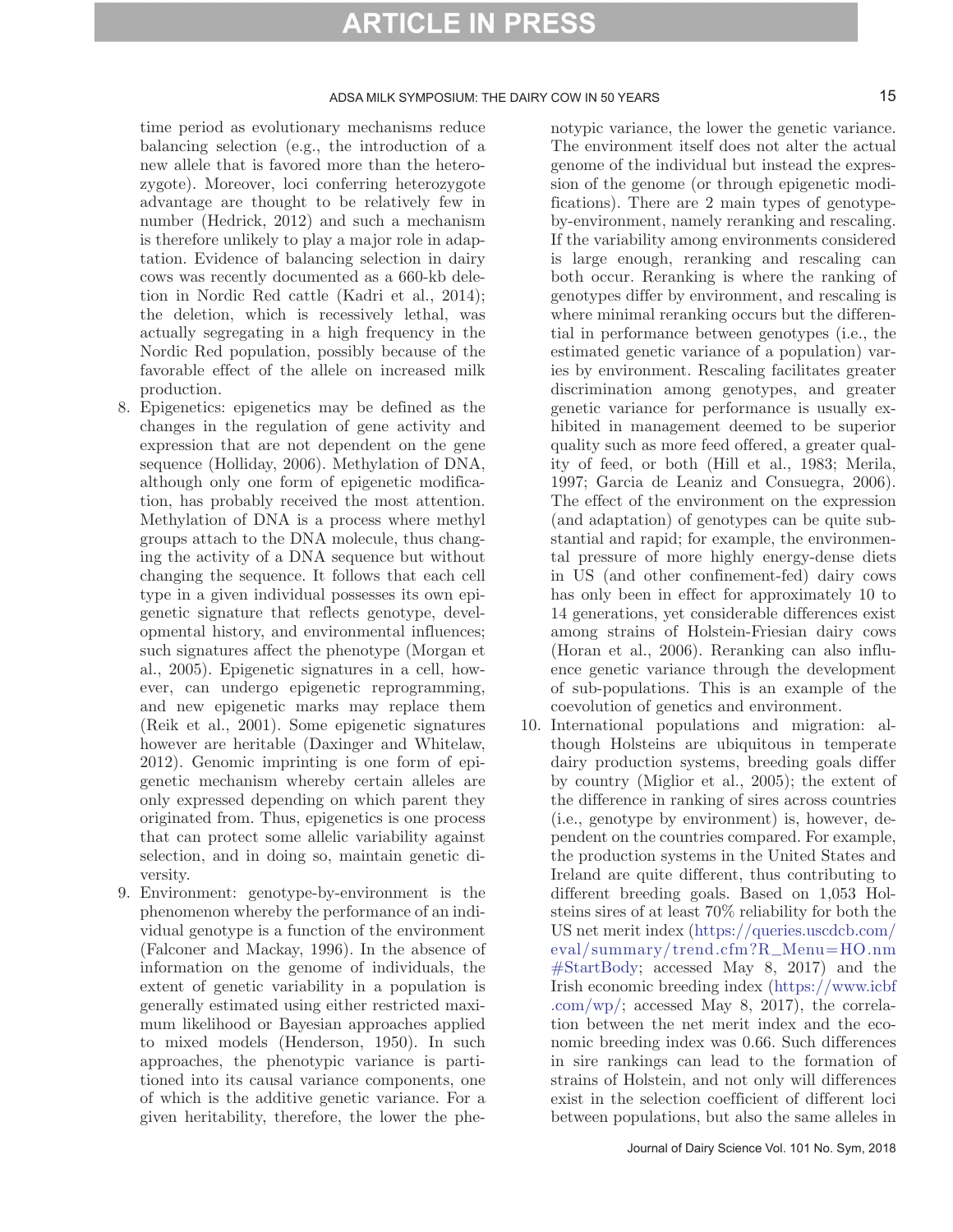#### 16 BERRY

different strains are unlikely to be lost by genetic drift. Generating non-intermating sub-populations is actually a useful strategy for maintenance of genetic diversity although the overall population size per sub-population would be smaller exposing them to the effects of evolutionary forces such as random drift. The additive genetic variance in a population declines with the extent of heterozygosity per locus, which affects inbreeding. Therefore, the genetic variance in a population in generation  $t\left(\sigma_{a_t}^2\right)$  is

$$
\sigma_{a_t}^2 = \left(1-F_t\right)\sigma_{a_0}^2,
$$

where  $F_t$  is the indreeding coefficient in generation *t* and  $\sigma_{a_0}^2$  is the genetic variance in the base population. The additive genetic variance between populations, however, in generation *t*  $\left(\sigma_{Between_t}^2\right)$  increases at twice the rate:

$$
\sigma_{Between_t}^2 = 2F_t \sigma_{a_0}^2.
$$

 Together, the genetic variance both within (e.g., within the United States where confinement and grazing production systems co-exist) and between (e.g., between the United States and Ireland) populations actually increases with inbreeding:

$$
\sigma^2_{Total_t} = \left(1+F_t\right)\sigma^2_{a_0}.
$$

11. Crossbreeding: crossbreeding is a form of migration and although common in many farmed species, it is relatively less common in dairy cow populations, with some exceptions (Lopez-Villalobos et al., 2000; Coffey et al., 2016). As well as increasing the genetic diversity in the population, crossbreeding can improve performance through complementarity of breeds as well as through the exploitation of nonadditive genetic variability.

#### **OUTLOOK AND STRATEGIES TO ACHIEVE AN ADAPTABLE COW**

The rate of loss in genetic variation in a closed finite population is expected to be proportional to the reciprocal of the effective population size (Hill, 2008); expansion in genetic variation due to mutations is also proportional to the effective population size. Similarly, the within-family genetic variance is expected to decrease with inbreeding. Hence, strategies which maintain, or increase the effective population size are logical strategies to ensure long-term response to selection and adaptation through maintenance of genetic variation.

#### *Genomic Selection Versus Marker-Assisted Selection*

Since the publication of the seminal paper on genomic selection by Meuwissen et al. (2001), animal breeding schemes worldwide have been revolutionized. The main implication of the incorporation of genome-wide marker information into genetic evaluations is a massive increase in the rate of genetic gain for a range of different traits and such benefits have been discussed at length elsewhere (e.g., the US Holstein population; García-Ruiz et al., 2016). Rapid selection on a given (few) QTL is generally the strategy advocated with markerassisted selection (Dekkers, 2004), and this strategy is likely to rapidly fix these favorable alleles (assuming no large and unfavorable pleiotropic or linkage effects with other important traits such as fitness); the consequence is a likely population bottleneck. Population bottlenecks can have a dramatic effect on genetic diversity. One measure of genetic diversity is the extent of heterozygosity and the extent of heterozygosity in generation *t* may be approximated as

$$
H_t=H_0\prod_{i=1}^t\Biggl(1-\frac{1}{2N_{e_i}}\Biggr),
$$

where  $H_0$  is the initial heterozygosity and  $N_{e_i}$  is the effective population size in generation *i*. Therefore, the expected level of heterozygosity after 4 generations would be the same in the 2 populations of (1) a population that underwent a population bottleneck resulting in an effective population size of 10 for a single generation followed by an effective population size of 100 for each of the 3 subsequent generations, or (2) a population with an effective population size of 30 for each of the 4 generations.

Aggressive selection for a given locus may also fix flanking DNA sequences in linkage disequilibrium due to hitch-hiking. Selection based on markers spread across the entire genome, however, each having only a small contribution to the estimated breeding value of an animal, is likely to have a less consequential effect on effective population size, and thus genetic variation. Such a strategy of selection for alleles dispersed across the entire genome is the fundamental basis behind what is now commonly known as genomic selection (Meuwissen et al., 2001). Relative to traditional non-genome-based selection, however, the shorter generation intervals pos-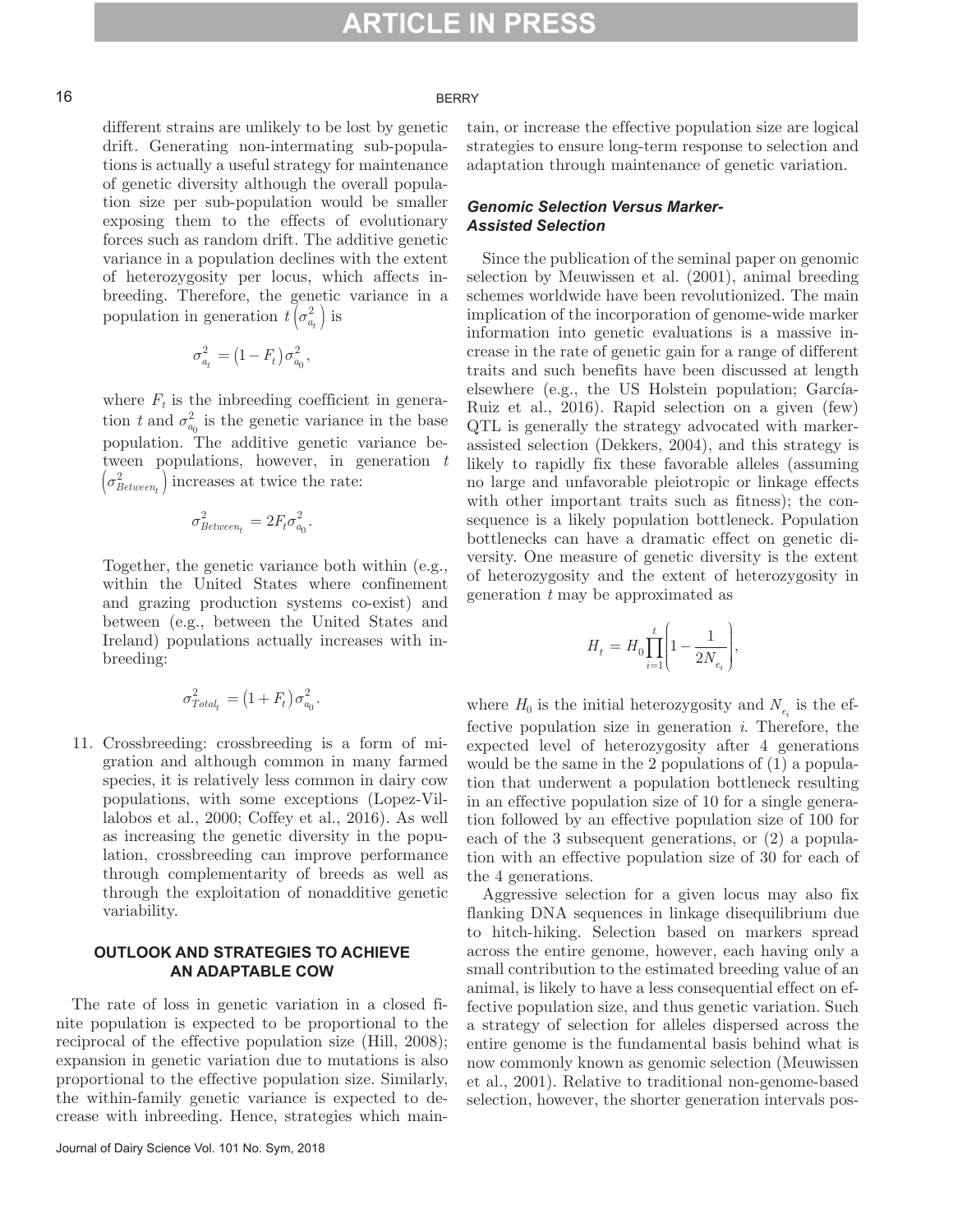#### ADSA MILK SYMPOSIUM: THE DAIRY COW IN 50 YEARS 17

sible in dairy cattle with genomic selection (Schaeffer, 2006) can contribute to an increase in the annual rates of inbreeding.

#### *Optimal Contribution Theory to Constrain the Accumulation of Inbreeding*

Although there is a general acceptance that inbreeding causes a reduction in performance (Mc Parland et al., 2007b, 2008), if the accumulation of inbreeding is slow, then the effect of inbreeding can actually be favorable at a population level (Mc Parland et al., 2009). Inbreeding is nonetheless unavoidable in a finite population; each animal has a maximum of  $2<sup>t</sup>$  possible ancestors t generations deep, so it is not long before  $2^t$  is greater than the actual population size of some breeds, thus implying that some common individuals have to occur in the pedigree. It is the rate of accumulation of inbreeding rather than the level of inbreeding which is an important and relevant descriptor of a population, as the former determines the effective population size, which is subsequently known to relate to the population dynamics of genetic variation (Hill, 2008).

Optimal contribution theory (Meuwissen, 1997; Meuwissen and Sonesson, 1998) attempts to maximize longterm genetic gain by weighting genetic gain against contribution to an accumulation of inbreeding over time; in essence, optimal contributions tend to equalize better the usage of individual parents of the next generation. Based on simulations, which mimicked dairy cattle nucleus schemes, Meuwissen and Sonesson (1998) reported 44% greater long-term genetic gain (up to 20 yr) when a predefined rate of inbreeding was considered compared with direct selection on just breeding values alone. The benefit of their dynamic rules for maximizing genetic gain while limiting the average relationship in the population, relative to no such restriction, was lesser in larger populations or where more conservative levels of inbreeding were allowed. The benefits of optimal contribution to achieving genetic gain without large associated increases in the rate of inbreeding have been widely documented (Sonesson and Meuwissen, 2000), including when the relationships are derived using genomic information (Clark et al., 2013).

#### *Cryopreservation*

Several strategies and discussions exist on conservation (Oldenbroek, 2007) as a means of retaining genetic diversity to ensure population adaptation potential. Conservation is especially a relevant strategy for smaller dairy breeds. For major dairy breeds, however, cryopreservation is a more likely strategy. Cryopreservation is a process where individuals (or any biological construct) are preserved by cooling to very low temperatures. In the context of animal breeding and genetic diversity, cryopreservation strategies may relate to embryos and semen; semen cryopreservation may be the most logical because semen from all bulls in AI are already cryopreserved so therefore a cryopreservation strategy would simply entail the storage (and associated logistics such as cataloguing and routine sample quality testing) of samples from animals of interest. Cryopreservation strategies, and the appropriate selection of candidate farm animals, have been discussed at length elsewhere (Oldenbroek, 2007). Semen from least related sires in each new generation should be cryopreserved; this is to ensure the genetic lag between the cryopreserved sires and the current generation is minimized.

#### *Multi-Trait Breeding Goals*

Genetic evaluations are based on best linear unbiased prediction (**BLUP**), which exploits information from relatives to generate an unbiased estimate of the genetic merit of an individual. For example, in the absence of any information on an individual, other than its parents, the estimated genetic merit of that individual is simply the average of the genetic merit of its parents. Therefore, in such situations BLUP evaluations contribute to strong correlations of estimated breeding values among close relatives, resulting in high co-selection probabilities. In general, the lower the heritability of a trait under selection, the greater the extent of between-family selection; this has repercussions for subsequent genetic diversity, the implications of which for adaptability have already been discussed at length.

Dairy cow breeding goals of the past in many countries, with some exceptions, were almost exclusively based on the output traits of milk production. Milk yield and composition traits are moderately heritable (Berry et al., 2003a). In the late 1990s and early 2000s, dairy cow breeding goals were broadened to include functional traits (Miglior et al., 2005); functional traits are less heritable than milk production traits (Berry et al., 2014), thus contributing to a reduction in the heritability of the overall breeding goal. Changes to the dairy cow breeding goals in the past 2 decades has generally been confined to low heritability traits (e.g., fertility, health) or traits that are difficult to measure (e.g., feed intake complex) and thus of low reliability. Such additions revert to placing greater emphasis on between family variability, thus potentially contributing to reduced diversity in the selected lines. Progeny testing of individuals contributes to less reliance on family information, once the candidate bulls themselves have, however, been selected. The incorporation of genomic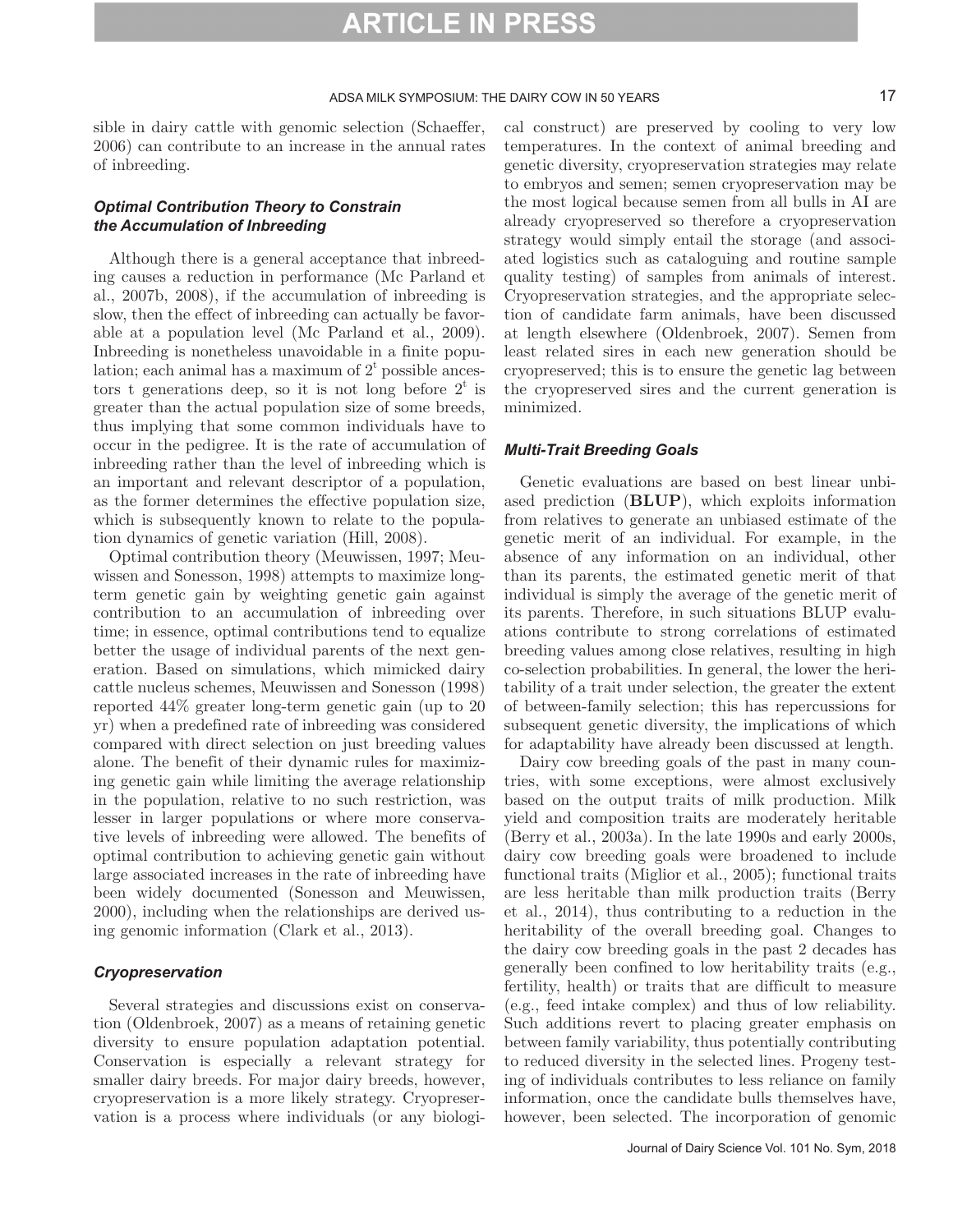#### 18 BERRY

information into breeding schemes can, nonetheless, help alleviate these issues. Changes to breeding objectives over time can also introduce new family lines.

Moreover, a breeding objective is a linear combination of component traits and therefore 2 animals can have the same breeding objective value, yet this can be due to a different combination of traits; for example, one animal could be excellent for milk production but relatively poor for fertility, whereas the other animal could be relatively poor for milk production but excellent for fertility. Such a characteristic of broad breeding goals could therefore contribute to an enlarging of the germplasm that rank highly on the breeding objective; similarly, a broad breeding objective may actually contribute to animals from more than one breed ranking high, thus promoting the use of other breeds/crossbreeding, which will increase genetic diversity through migration.

#### *Reaction Norms*

Reaction norms are often used as descriptors of phenotypic plasticity across a gradient of environmental conditions. In animal breeding, the reaction norm (i.e., the plotted line) can be generated if an animal itself is exposed to a variety of different environments, although it is more common for reaction norms, in dairy cattle at least, to be generated at a sire level where half-sib progeny of the sire (each assumed to have a covariance of  $\geq$ 0.25), produce in multiple different environments (Hayes et al., 2003; Mulder, 2016). If the reaction norm for the individual (or sire) is horizontal, then the phenotype does not vary across the range of environmental conditions examined; such an individual is said to be a generalist for that trait (Levins, 1968; Friggens et al., 2017), or indeed said to have low environmental sensitivity for that trait. A nonhorizontal line implies that the expression of the genotype is a function of the environment; if the reaction norm is relatively steep, then the individual is said to be a specialist (i.e., it performs better in some environments; Friggens et al., 2017) or suffer from high environmental sensitivity for that trait.

Random regression models are used in many populations to estimate the genetic covariance function for performance along a trajectory of environments (Kolmodin et al., 2002; Berry et al., 2003b; Mulder, 2016), and the coefficients of the random regressions can be used to draw animal-specific reaction models (Berry et al., 2003b). Nguyen et al. (2016) proposed using such random regression methodology to generate estimates of the sensitivity of individual dairy animals to heat tolerance. Whether an animal being more or less sensitive to an environment is the more adaptive is not, however,

clear. An animal with low environmental sensitivity (if associated with a high intercept) will produce equally well irrespective of the environment (i.e., it adapted to the environment and thus performance was not affected); an animal with high environmental sensitivity, however (if associated with a favorably sloped reaction norm), will also usually adapt to the prevailing environmental conditions maximizing performance based on the available resources. If, however, the fixed and random regression slopes on environment are linear, steep, and positive, then although the animal performance will improve in light of improving environmental conditions (e.g., higher concentrate input), it will also suffer (linearly) with dis-improving environments (e.g., less concentrate input due to high concentrate feed prices). Nonetheless, once the necessary data are available (i.e., performance in multiple environments) then breeding values of the slope of the reaction norm can be generated and made available; how they are eventually used may depend on the trait by environment combination as well as their relative importance for the individual producer. The use of reaction norms for heat tolerance could be particularly informative given the reported warming of climates that is expected to continue into the future. Incorporation of genomic information into evaluations can further augment the response to selection in the presence of genotype-by-environment interactions (Mulder, 2016).

#### *Genome Editing*

Genome-editing technologies enable the modification of a genome in a targeted way by inserting, deleting, or replacing DNA. The potential for genome editing in (dairy cow) breeding programs includes (1) the rapid removal of alleles conferring recessive defects or large unfavorable effects, (2) the opposite by fixing the favorable alleles of monogenic traits, (3) increasing the frequency (and possibly fixing) of the allele conferring favorable attributes for polygenic traits, assuming no repercussions via pleiotropy on other traits, (4) minimizing a loss in selection intensity when attempting to retain favorable permutations of desired alleles because of the rarity of meiotic recombination during gametogenesis, and (5) resolving genetic antagonisms among traits due to linkage. The approach for increasing the frequency of favorable alleles for polygenic traits has been labeled promotion of alleles by genome editing (**PAGE**; Jenko et al. 2015). Targeted genome editing, in principle (i.e., ignoring off-target effects) affects just the locus itself, thereby avoiding correlated responses in the trait itself or other traits owing to alleles in (tight) linkage disequilibrium with the focal locus; these loci would normally tend to be co-inherited, resulting in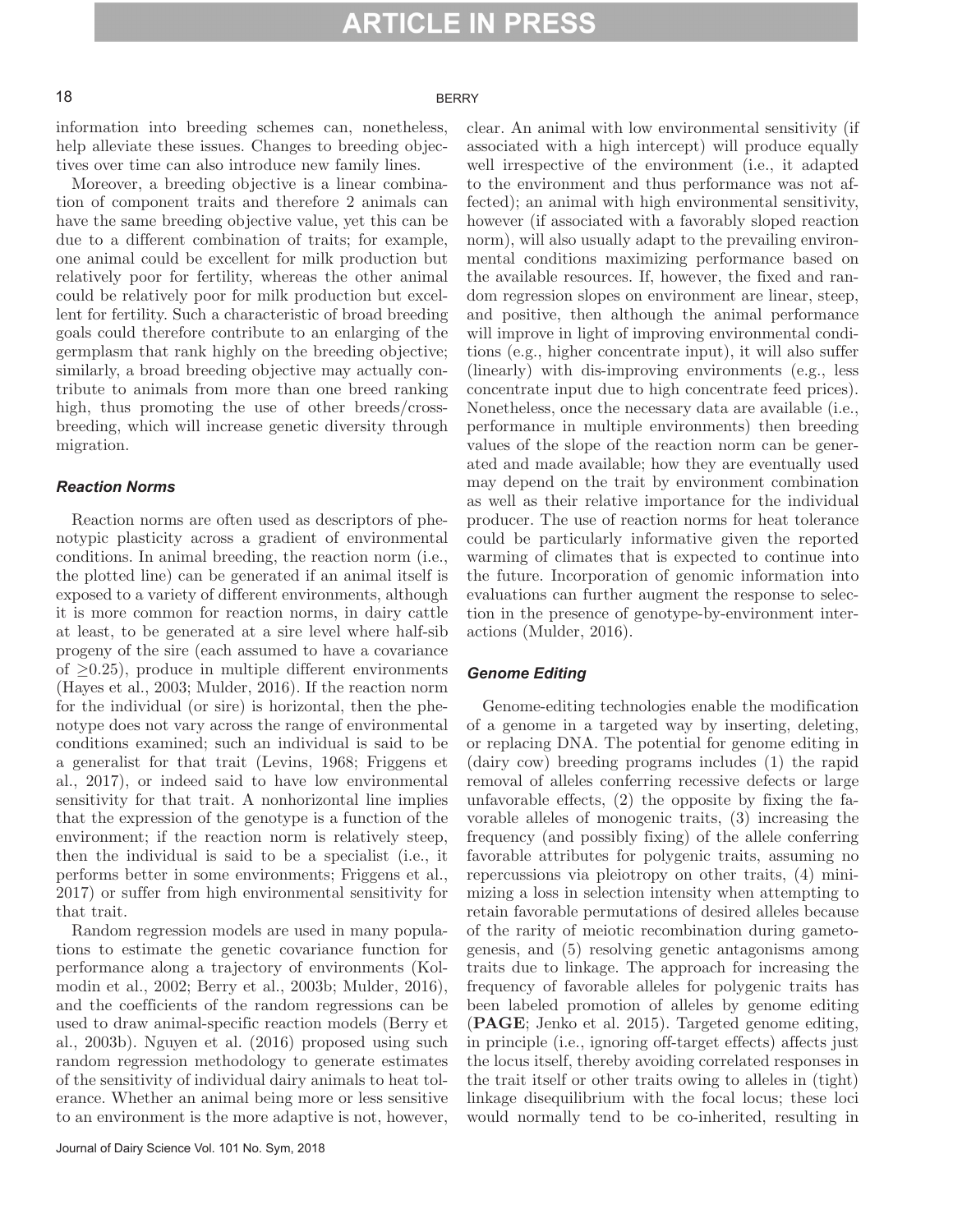#### ADSA MILK SYMPOSIUM: THE DAIRY COW IN 50 YEARS 19

correlations due to linkage, which can only be resolved (in the absence of genome editing) by recombination. From an adaptation perspective, this targeted genome editing will safeguard against depletion in genetic variance in flanking genomic regions due to hitch-hiking effects or the Hill-Robertson effect (Hill and Robertson, 1966).

Based on a simulated data set, Jenko et al. (2015) reported up to 4 times greater genetic gain using a combination of both PAGE and genomic selection over and above using solely genomic selection; in their simulation, the accuracy of the genomic predictions was 100%. Their genome editing strategy was imposed on sires and, unsurprisingly, the benefit of PAGE was greatest when more sires were edited and more quantitative trait nucleotides per sire were edited (Jenko et al., 2015). When all sires were edited, there was no difference in the rate of accumulation of inbreeding when comparing genomic selection alone versus genomic selection in combination with PAGE (Jenko et al., 2015). Again, unsurprisingly, when the edits were restricted to just a few sires, the rate of increase in inbreeding accelerated (Jenko et al., 2015).

Several factors, however, currently impede the widespread use of genome editing in routine breeding programs: (1) regulatory policy and associated consumer/stakeholder concerns including apprehension of bioterrorism (Gurwitz, 2014), (2) possible off-target edits, although these are expected to be minimum and may be detectable (Hendel et al., 2015), (3) the cost of undertaking many edits at once with a high degree of success, (4) the heretofore lack of success of detecting causal variants explaining (a decent proportion of) polygenic variability, (5) the effect of editing sequences with pleiotrophic effects, and  $(6)$  only really applicable for alleles that operate additively unless large-scale editing at an individual (i.e., producing female) level is feasible. With the exception of where antagonistic pleiotropic effects exist, however, all other factors are likely to be surmountable.

#### **CONCLUSIONS**

Adaptation, both in terms of acclimatization to environmental perturbation or opportunities, as well as response to selection, is predicated on the presence of useful and usable genetic variability. Such variability is under the influence of the 5 evolutionary forces of drift, migration, mutation, recombination, and selection. Although many populations may reach a selection limit after multiple generations of directional selection, this does not necessarily imply a depletion of genetic variance. In fact, empirical evidence to date from long-term selection studies clearly show that genetic variance is not easily exhausted through evolutionary forces; this is true because rapid changes in the population mean have been observed once reverse selection is imposed. There is therefore minimal reason for concern that the modern-day dairy cows will be unable to adapt to (relatively slow) changes in the prevailing environmental conditions.

#### **REFERENCES**

- Bennett, G. L., and K. A. Leymaster. 1989. Integration of ovulation rate, potential embryonic viability and uterine capacity into a model of litter size in swine. J. Anim. Sci. 67:1230–1241.
- Berry, D. P. 2015. Breeding the dairy cow of the future: What do we need? Anim. Prod. Sci. 55:823–837.
- Berry, D. P., F. Buckley, P. Dillon, R. D. Evans, M. Rath, and R. F. Veerkamp. 2003a. Genetic relationships among body condition score, body weight, milk yield, and fertility in dairy cows. J. Dairy Sci. 86:2193–2204.
- Berry, D. P., F. Buckley, P. G. Dillon, R. D. Evans, M. Rath, and R. F. Veerkamp. 2002. Genetic parameters for level and change of body condition score and body weight in dairy cows. J. Dairy Sci. 85:2030–2039.
- Berry, D. P., F. Buckley, P. G. Dillon, R. D. Evans, M. Rath, and R. F. Veerkamp. 2003b. Estimation of genotype x environment interactions, in a grass-based system, for milk yield, body condition score, and body weight using random regression models. Livest. Prod. Sci. 83:191–203.
- Berry, D. P., N. C. Friggens, M. Lucy, and J. R. Roche. 2016. Milk production and fertility in cattle. Annu. Rev. Anim. Biosci. 4:269–290.
- Berry, D. P., E. Wall, and J. E. Pryce. 2014. Genetics and genomic of reproductive performances in dairy and beef cattle. Animal 8:105–121.
- Bohren, B. B., W. G. Hill, and A. Robertson. 1966. Some observations on asymmetrical correlated responses to selection. Genet. Res. 7:44–57.
- Brotherstone, S., and M. E. Goddard. 2005. Artificial selection and maintenance of genetic variance in the global dairy cow population. Philos. Trans. R. Soc. Lond. B Biol. Sci. 360:1479–1488.
- Bulmer, M. G. 1971. The effects of selection on genetic variability. Am. Nat. 105:201–211.
- Bulmer, M. G. 1980. The Mathematical Theory of Quantitative Genetics. Clarendon Press, Oxford, UK.
- Bürger, R. 2000. The Mathematical Theory of Selection, Recombination, and Mutation. Wiley, New York, NY.
- Carlborg, O., L. Jacobsson, P. Ahgren, P. Siegel, and L. Andersson. 2006. Epistasis and the release of genetic variation during longterm selection. Nat. Genet. 38:418–420.
- Chen, P., T. J. Baas, J. W. Mabry, K. J. Koehler, and J. C. M. Dekkers. 2003. Genetic parameters and trends for litter traits in U.S. Yorkshire, Duroc, Hampshire, and Landrace pigs. J. Anim. Sci. 81:46–53.
- Clark, S. A., B. P. Kinghorn, J. M. Hickey, and J. H. J. van der Werf. 2013. The effect of genomic information on optimal contribution selection in livestock breeding programs. Genet. Sel. Evol. 45:44.
- Coffey, E. L., B. Horan, R. D. Evans, and D. P. Berry. 2016. Milk production and fertility performance of Holstein, Friesian, and Jersey purebred cows and their respective crosses in seasonal-calving commercial farms. J. Dairy Sci. 99:5681–5689.
- Crow, J. F., and M. Kimura. 1970. An Introduction to Population Genetics Theory. Harper and Row, New York, NY.
- Daxinger, L., and E. Whitelaw. 2012. Understanding transgenerational epigenetic inheritance via the gametes in mammals. Nat. Rev. Genet. 13:153–162.
- Dekkers, J. C. M. 2004. Commercial application of marker- and geneassisted selection in livestock- Strategies and lessons. J. Anim. Sci. 82(E-Suppl.):E313–E328.

Journal of Dairy Science Vol. 101 No. Sym, 2018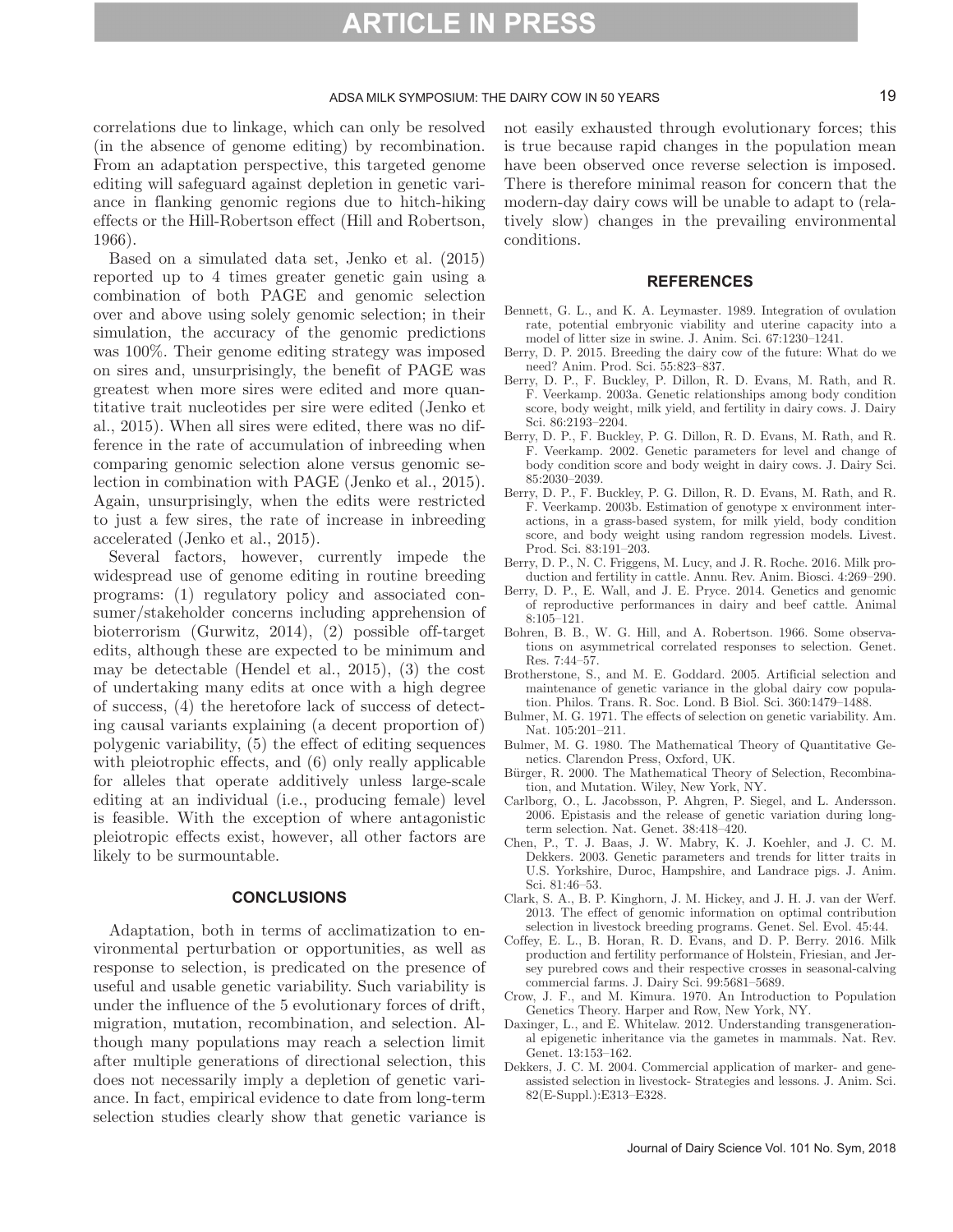#### 20 BERRY

- Denny, M. W. 2008. Limits to running speed in dogs, horses and humans. J. Exp. Biol. 211:3836–3849.
- Desgorces, F. D., G. Berthelot, A. Charmantier, M. Tafflet, K. Schaal, P. Jarne, and J. F. Toussaint. 2012. Similar slow down in running speed progression in species under human pressure. J. Evol. Biol. 25:1792–1799.
- Dudley, J. W., and R. J. Lambert. 2004. 100 generations of selection for oil and protein in corn. Plant Breed. Rev. 24:79–110.
- Eisen, E. J. 1972. Long-term selection response for 12-day litter weight in mice. Genetics 72:129–142.
- Eitan, Y., and M. Soller. 2004. Selection induced genetic variation. Pages 154–176 in Evolutionary Theory and Processes: Modern Horizons, Papers in Honour of Eviatar Nevo. S. Wasser, ed. Kluwer Academic, the Netherlands.
- Falconer, D. S., and T. F. C. Mackay. 1996. Introduction to Quantitative Genetics, 4th ed. Pearson Education Limited, Essex, UK.
- Fisher, R. A. 1918. The correlation between relatives on the supposition of Mendelian inheritance. Trans. R. Soc. Edinb. 52:399–433.
- Fisher, R. A. 1930. The Genetical Theory of Natural Selection. Oxford University Press, Oxford, UK.
- Friggens, N. C., F. Blanc, D. P. Berry, and L. Puillet. 2017. Deciphering animal robustness: A review to facilitate its use in livestock breeding and management. Animal 2:1–15.
- Gaffney, B., and E. P. Cunningham. 1988. Estimation of genetic trend in racing performance in thoroughbred horses. Nature 332:722–724.
- Garcia de Leaniz, C., and S. Consuegra. 2006. Phenotypic variation and population structuring in Atlantic salmon in fluctuating environments. J. Fish Biol. 69:232.
- García-Ruiz, A., J. B. Cole, P. M. VanRaden, G. R. Wiggans, F. J. Ruiz-López, and C. P. Van Tassell. 2016. Changes in genetic selection differentials and generation intervals in US Holstein dairy cattle as a result of genomic selection. Proc. Natl. Acad. Sci. USA 113:E3995–E4004.
- Gardner, D. S. 2006. Historical progression of racing performance in thoroughbreds and man. Equine Vet. J. 38:581–583.
- Gauly, M., H. Bollwein, G. Breves, K. Brügemann, S. Dänicke, G. Daş, J. Demeler, H. Hansen, J. Isselstein, S. König, M. Lohölter, M. Martinsohn, U. Meyer, M. Potthoff, C. Sanker, B. Schröder, N. Wrage, B. Meibaum, G. von Samson-Himmelstjerna, H. Stinshoff, and C. Wrenzycki. 2013. Future consequences and challenges for dairy cow production systems arising from climate change in Central Europe–A review. Animal 7:843–859.
- Goodnight, C. J. 2004. Gene interaction and selection. Plant Breed. Rev. 24:269–291.
- Griffiths, A. J. F., J. H. Miller, D. T. Suzuki, R. C. Lewontin, and W. M. Gelbart. 2000. An Introduction to Genetic Analysis, 7th ed. W. H. Freeman, New York, NY.
- Gurwitz, D. 2014. Gene drives raise dual-use concerns. Science 345:1010.
- Hansen, T. F. 2006. The evolution of genetic architecture. Annu. Rev. Ecol. Evol. Syst. 37:123–157.
- Havenstein, G. B., P. R. Ferket, and M. A. Qureshi. 2003. Growth, livability, and feed conversion of 1957 versus 2001 broilers when fed representative 1957 and 2001 broiler diets. Poult. Sci. 82:1500– 1508.
- Hayes, B. J., M. Carrick, P. Bowman, and M. E. Goddard. 2003. Genotype  $\times$  environment interaction for milk production of daughters of Australian dairy sires from test-day records. J. Dairy Sci. 86:3736–3744.
- Hedrick, P. W. 2012. What is the evidence for heterozygote advantage selection. Trends Ecol. Evol. 27:698–704.
- Hendel, A., E. J. Fine, G. Bao, and M. H. Porteus. 2015. Quantifying on- and off-target genome editing. Trends Biotechnol. 33:132–140.
- Henderson, C. R. 1950. Estimation of genetic parameters. Ann. Math. Stat. 21:309–310. (abstract).
- Hill, W. G. 1982. Predictions of response to artificial selection from new mutations. Genet. Res. 40:255–278.
- Hill, W. G. 2000. Maintenance of quantitative genetic variation in animal breeding programmes. Livest. Prod. Sci. 63:99–109.
- Hill, W. G. 2008. Estimation, effectiveness and opportunities of long term genetic improvement in animals and maize. Lohmann Information 43:3–20.
- Hill, W. G. 2010. Understanding and using quantitative genetic variation. Philos. Trans. Royal Soc. Lond. B Biol. Sci. 365:73–85.
- Hill, W. G., M. R. Edwards, M. K. A. Ahmed, and R. Thompson. 1983. Heritability of milk yield and composition at different levels and variability of production. Anim. Prod. 36:59–68.
- Hill, W. G., and A. Robertson. 1966. The effect of linkage on limits to artificial selection. Genet. Res. 8:269–294.
- Holliday, R. 2006. Epigenetics: A historical overview. Epigenetics 1:76–80.
- Horan, B., P. Faverdin, L. Delaby, M. Rath, and P. Dillon. 2006. The effect of strain of Holstein-Friesian dairy cow and pasture-based system on grass intake and milk production. Anim. Sci. 82:435– 444.
- Houle, D. 1992. Comparing evolvability and variability of quantitative traits. Genetics 130:195–204.
- International Chicken Polymorphism Map Consortium. 2004. A genetic variation map for chicken with 2.8 million single nucleotide polymorphisms. Nature 432:717–722.
- Jenko, J., G. Gorjanc, M. A. Cleveland, R. K. Varshney, C. B. A. Whitelaw, J. A. Woolliams, and J. M. Hickey. 2015. Potential of promotion alleles by genome editing to improve quantitative traits in livestock breeding programs. Genet. Sel. Evol. 47:55.
- Johnson, T., and N. H. Barton. 2005. Theoretical models of selection and mutation on quantitative traits. Philos. Trans. Royal Soc. B Biol. Sci. 360:1411–1425.
- Kadri, N., G. Sahana, C. Charlier, T. Iso-Touru, B. Guldbrandtsen, L. Karim, U. Sander-Nielsen, F. Panitz, G. Pedersen Aamand, N. Schulman, M. Georges, J. Vilkki, M. S. Lund, and T. Druet. 2014. A 660-Kb deletion with antagonistic effects on fertility and milk production segregates at high frequency in Nordic Red cattle: Additional evidence for the common occurrence of balancing selection in livestock. PLoS Genet. 10:e1004049.
- Kearney, J. F., P. R. Amer, and B. Villanueva. 2005. Cumulative discounted expressions of sire genotypes for the complex vertebral malformation and β-casein loci in commercial dairy herds. J. Dairy Sci. 88:4426–4433.
- Kimura, M. 1983. The Neutral Theory of Molecular Evolution. Cambridge University Press, Cambridge, UK.
- Kolmodin, R., E. Strandberg, P. Madsen, J. Jensen, and H. Jorjani. 2002. Genotype by environment interaction in Nordic dairy cattle studied using reaction norms. Acta Agric. Scand. A Anim. Sci. 52:11–24.
- Lande, R. A. 1979. Quantitative genetic analysis of multivariate evolution applied to brain: body size evolution. Evolution 33:402–416.
- Levins, R. 1968 Evolution in Changing Environments. Princeton University Press, Princeton, NJ.
- Lopez-Villalobos, N., D. J. Garrick, H. T. Blair, and C. W. Holmes. 2000. Possible effects of 25 years of selection and crossbreeding on the genetic merit and productivity of New Zealand dairy cattle. J. Dairy Sci. 83:154–163.
- Luckinbill, L. S., R. Arking, M. J. Clare, W. C. Cirocco, and S. A. Buck. 1984. Selection for delayed senescence in *Drosophila melanogaster*. Evolution 38:996–1003.
- Lynch, M., and J. B. Walsh. 1998. Genetics and Analysis of Quantitative Traits. Sinauer Associates Inc., Sunderland, MA.
- Macdonald, K. A., G. A. Verkerk, B. S. Thorrold, J. E. Pryce, J. W. Penno, L. R. McNaughton, L. J. Burton, J. A. S. Lancaster, J. H. Williamson, and C. W. Holmes. 2008. A comparison of three strains of Holstein-Friesian grazed on pasture and managed under different feed allowances. J. Dairy Sci. 91:1693–1707.
- Martinez, V., L. Bunger, and W. G. Hill. 2000. Analysis of response to 20 generations of selection for body composition in mice: fit to infinitesimal assumptions. Genet. Sel. Evol. 32:3–21.
- Mc Parland, S., F. Kearney, and D. P. Berry. 2009. Purging of inbreeding depression within the Irish Holstein-Friesian population. Genet. Sel. Evol. 41:16.<https://doi.org/10.1186/1297-9686-41-16>.